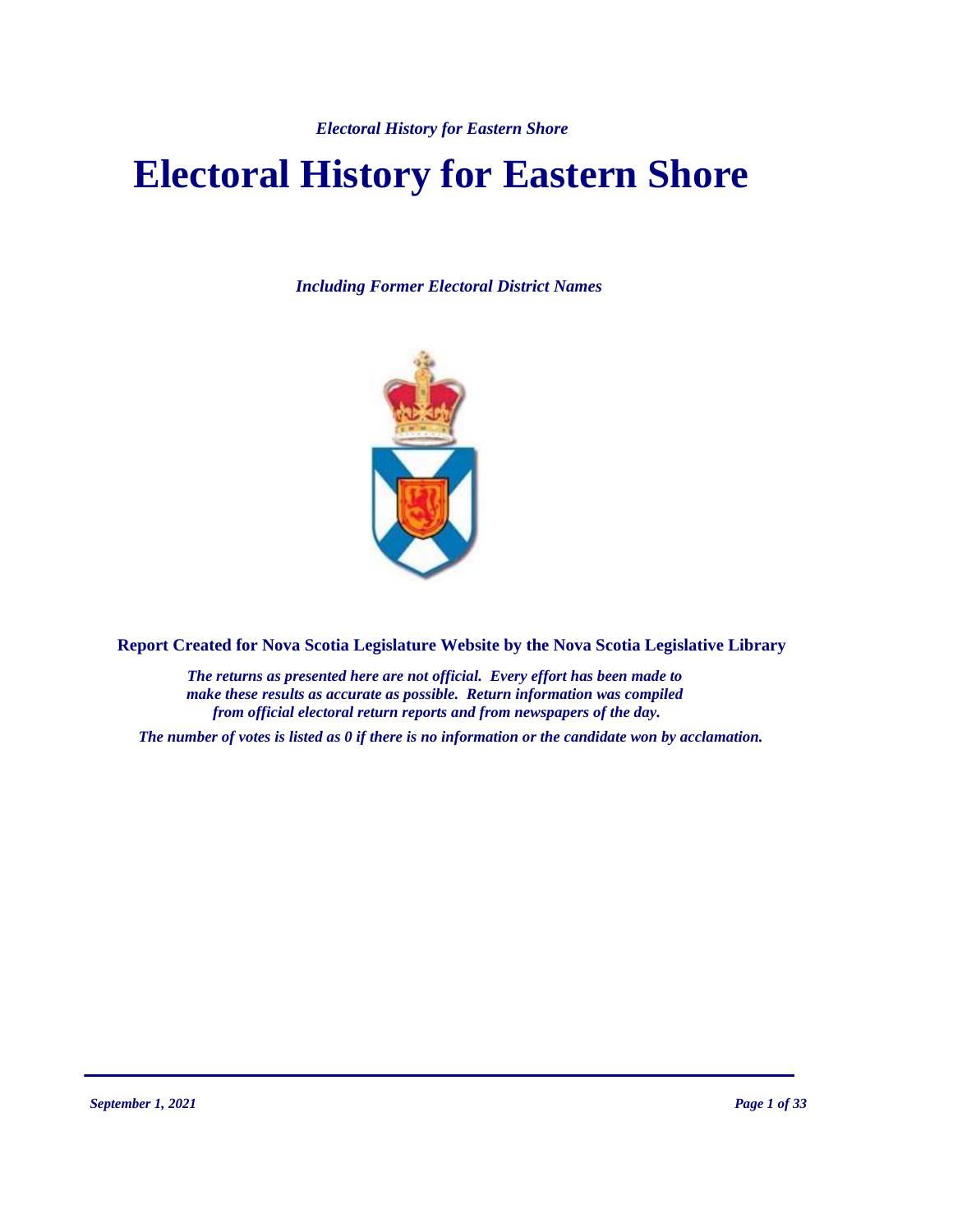# *Eastern Shore*

*Upon the recommendations of the 1992 Electoral Boundaries Commission report, the name of the Halifax-Eastern Shore electoral district was changed to Eastern Shore. At the same time, the boundaries were redrawn to include the Upper Lawrencetown area, formerly part of Cole Harbour. In 2021, that part of Porters Lake that was contained in Preston-Dartmouth was moved to Eastern Shore.*

*In 2003, Eastern Shore gained an area on its western boundary from Dartmouth-Cole Harbour and lost an area on its eastern boundary to Guysborough-Sheet Harbour (SNS 2002, c. 34).*

*In 2013, following the recommendations of the 2012 Electoral Boundaries Commission report, the Ross Road area was lost to Preston-Dartmouth.*

*In 2021, the district gained coastal areas of from east of Ship Harbour to Ecum Secum from Guysborough-Eastern Shore-Tracadie and Myra Road from Preston Dartmouth. It lost Mineville to Preston-Dartmouth and Meaghers Grant to Colchester-Musquodoboit Valley.*

| <b>Member Elected</b>      | <b>Election Date</b>        | <b>Party Elected</b>            |
|----------------------------|-----------------------------|---------------------------------|
| <b>Smith, Kent</b>         | 17-Aug-2021                 | <b>Progressive Conservative</b> |
|                            | Majority:<br>(1095)         |                                 |
| <b>Candidate</b>           | <b>Party</b>                | <b>Votes</b>                    |
| Smith, Kent                | Progressive Conservative    | 4264                            |
| Murphy, Kevin              | Liberal                     | 3169                            |
| Dwyer, Deirdre             | <b>New Democratic Party</b> | 1618                            |
| Atkinson, Cheryl           | <b>Green Party</b>          | 254                             |
| <b>Murphy, Kevin Scott</b> | 30-May-2017                 | <b>Liberal</b>                  |
|                            | (503)<br>Majority:          |                                 |
| <b>Candidate</b>           | <b>Party</b>                | <b>Votes</b>                    |
| Murphy, Kevin              | Liberal                     | 2527                            |
| Auchnie, Patricia          | Progressive Conservative    | 2024                            |
| Ashley, Devin              | New Democratic Party        | 1780                            |
| Berry, Andy                | <b>Green Party</b>          | 221                             |
| Carter, Randy              | Independent                 | 149                             |
| <b>Murphy, Kevin Scott</b> | 08-Oct-2013                 | <b>Liberal</b>                  |
|                            | (1848)<br>Majority:         |                                 |
| <b>Candidate</b>           | <b>Party</b>                | <b>Votes</b>                    |
| Murphy, Kevin              | Liberal                     | 3770                            |
| Prest, Sidney              | New Democratic Party        | 1922                            |
| Brine, Steve               | Progressive Conservative    | 1423                            |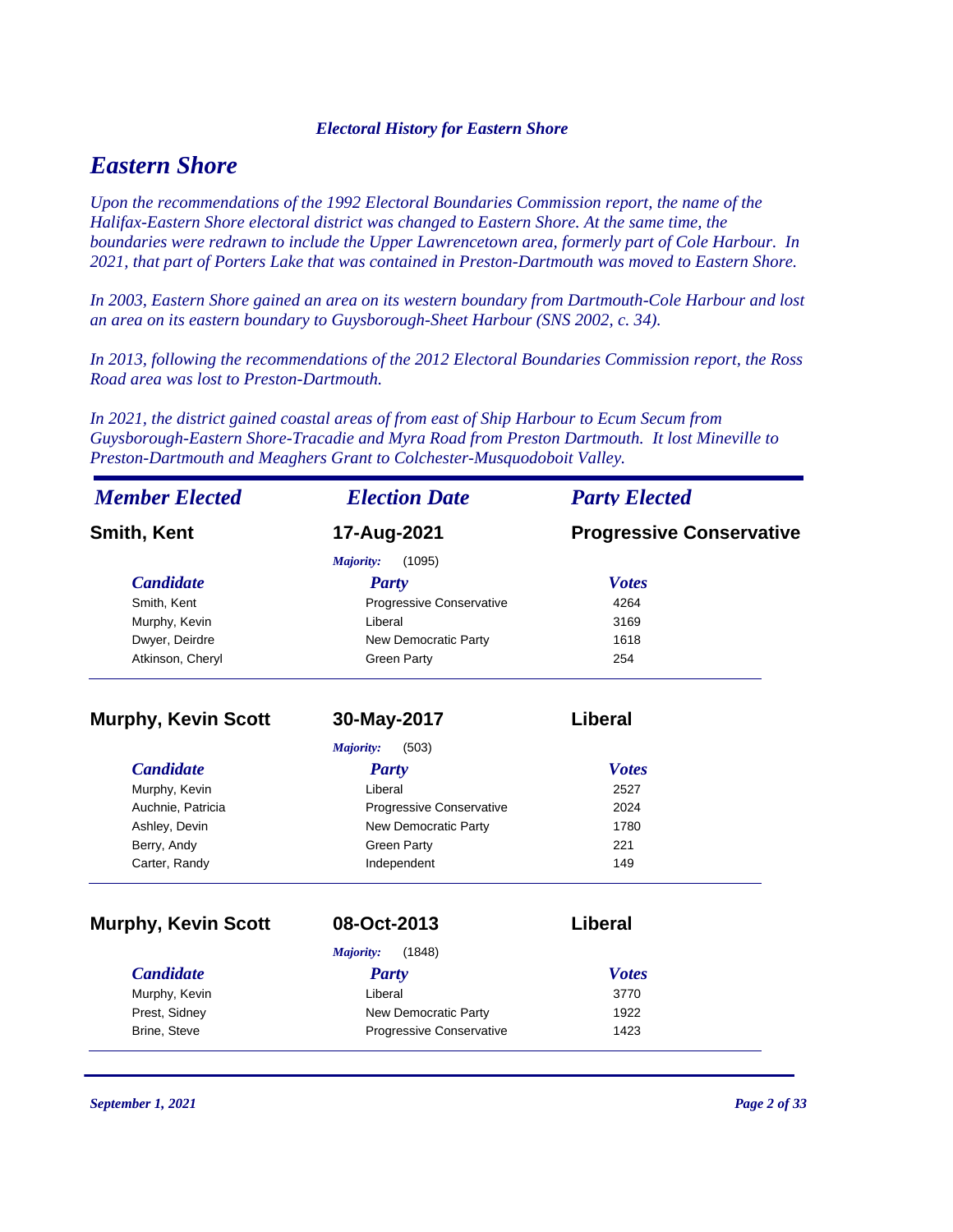# **Prest, Sidney Wilson (Sid) 09-Jun-2009 New Democratic Party**

| <i>Candidate</i>      | Party                           | <b>Votes</b> |
|-----------------------|---------------------------------|--------------|
| Prest, Sidney         | New Democratic Party            | 3628         |
| Dooks, William        | <b>Progressive Conservative</b> | 2557         |
| Halleran, Loretta Day | Liberal                         | 992          |
| Marshall, Michael     | Green Party                     | 194          |

# **Dooks, William (Bill) 13-Jun-2006 Progressive Conservative**

| (361)<br>Majority:     |                                 |              |  |  |
|------------------------|---------------------------------|--------------|--|--|
| <b>Candidate</b>       | Party                           | <b>Votes</b> |  |  |
| Dooks, William         | <b>Progressive Conservative</b> | 3232         |  |  |
| Prest, Sidney          | New Democratic Party            | 2871         |  |  |
| Cabrita, Judith        | Liberal                         | 746          |  |  |
| van Dreunen, Elizabeth | Green Party                     | 181          |  |  |

# **Dooks, William (Bill) 05-Aug-2003 Progressive Conservative**

# *Candidate Party Votes Majority:* (646) Dooks, William **Progressive Conservative** 3073 Prest, Sidney **New Democratic Party** 2427 Carter, Randy **Carter, Randy Carter, Randy Carter, Randy** 1326

# **Dooks, William (Bill) 27-Jul-1999 Progressive Conservative**

| <b>Candidate</b>       | <b>Party</b>             | <b>Votes</b> |
|------------------------|--------------------------|--------------|
| Dooks, William         | Progressive Conservative | 3637         |
| Colwell, Keith         | Liberal                  | 2695         |
| Tzagarakis, Mary-Alice | New Democratic Party     | 1970         |
| Friis, Jack            | Nova Scotia Party        | 388          |

# **Colwell, Keith W. 24-Mar-1998 Liberal**

| <b>Candidate</b> |  |
|------------------|--|
| Colwell. Keith   |  |
| Richard. Darren  |  |
| Brown, Greg      |  |

| <b>Candidate</b> | Party                           | <b>Votes</b> |  |
|------------------|---------------------------------|--------------|--|
| Colwell, Keith   | Liberal                         | 3299         |  |
| Richard, Darren  | New Democratic Party            | 2801         |  |
| Brown, Greg      | <b>Progressive Conservative</b> | 2472         |  |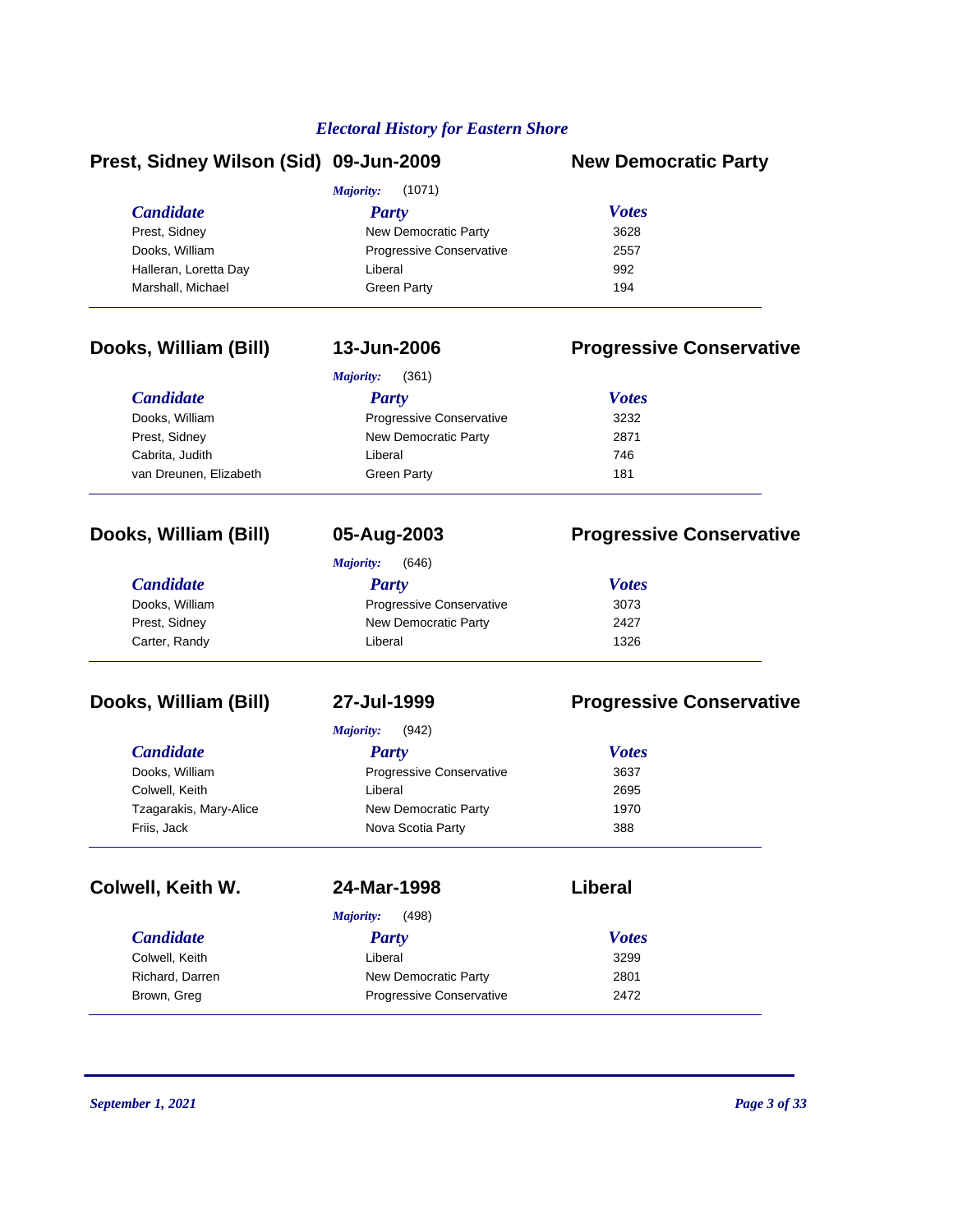| Colwell, Keith W. | 25-May-1993                     | Liberal      |  |
|-------------------|---------------------------------|--------------|--|
|                   | (237)<br>Majority:              |              |  |
| <b>Candidate</b>  | Party                           | <b>Votes</b> |  |
| Colwell, Keith    | Liberal                         | 3760         |  |
| McInnes, Tom      | <b>Progressive Conservative</b> | 3523         |  |
| Moore, Gary       | New Democratic Party            | 1369         |  |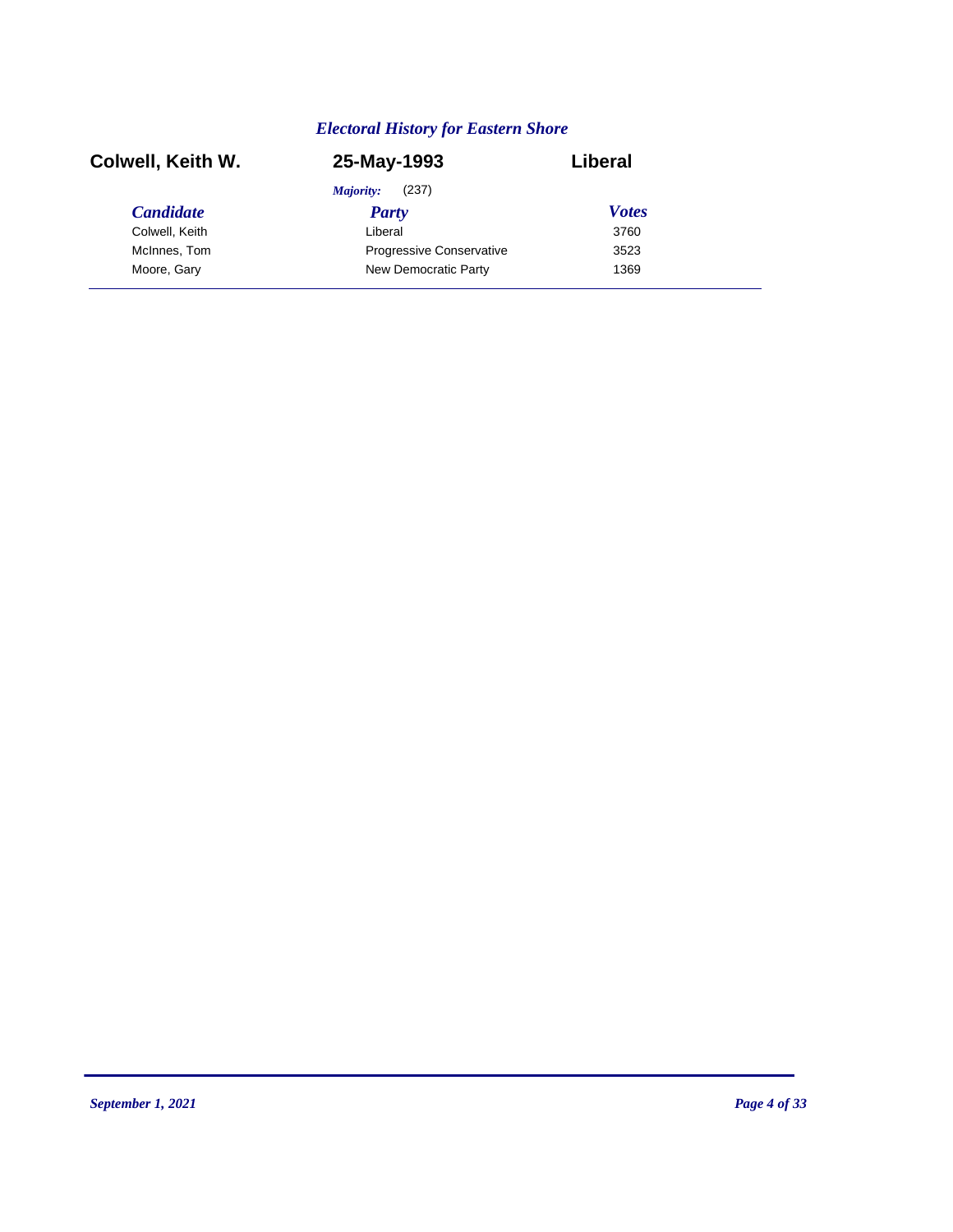*Electoral History for Guysborough-Eastern Shore-Tracadie*

# **Electoral History for Guysborough-Eastern Shore-Tracadie**

*Including Former Electoral District Names*



**Report Created for Nova Scotia Legislature Website by the Nova Scotia Legislative Library**

*The returns as presented here are not official. Every effort has been made to make these results as accurate as possible. Return information was compiled from official electoral return reports and from newspapers of the day.*

*The number of votes is listed as 0 if there is no information or the candidate won by acclamation.*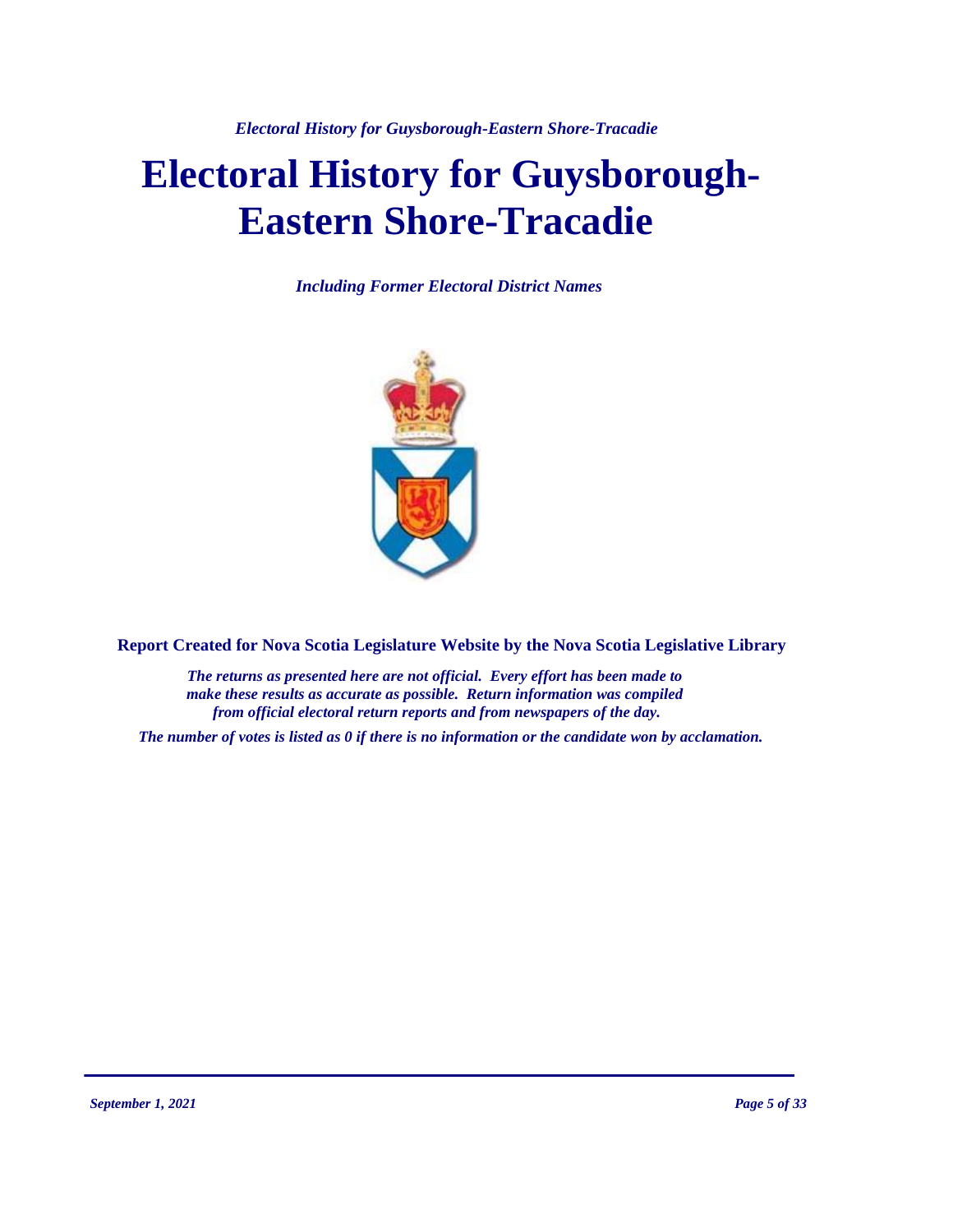### *Electoral History for Guysborough-Eastern Shore-Tracadie*

# *Guysborough-Eastern Shore-Tracadi*

*In 2013, following the recommendations of the 2012 Electoral Boundaries Commission, this district was renamed from Guysborough-Sheet Harbour to East Nova. It gained the area east of the Tracadie River from Antigonish. It was renamed by SNS 2013 Ch 21 Guysborough-Eastern Shore-Tracadie.*

| <b>Member Elected</b>       | <b>Election Date</b>     | <b>Party Elected</b> |
|-----------------------------|--------------------------|----------------------|
| <b>Hines, Lloyd Patrick</b> | 30-May-2017              | Liberal              |
|                             | Majority:<br>(71)        |                      |
| <b>Candidate</b>            | Party                    | <b>Votes</b>         |
| Hines, Lloyd Patrick        | Liberal                  | 2565                 |
| Wolf, Rob                   | Progressive Conservative | 2494                 |
| Simmon, Marnie J.           | New Democratic Party     | 894                  |
| <b>Hines, Lloyd Patrick</b> | 08-Oct-2013              | Liberal              |
|                             | (509)<br>Majority:       |                      |
| <b>Candidate</b>            | <b>Party</b>             | <b>Votes</b>         |
| Hines, Lloyd Patrick        | Liberal                  | 2876                 |
| Boudreau, James             | New Democratic Party     | 2367                 |
| DeCoff, Neil F.             | Progressive Conservative | 1947                 |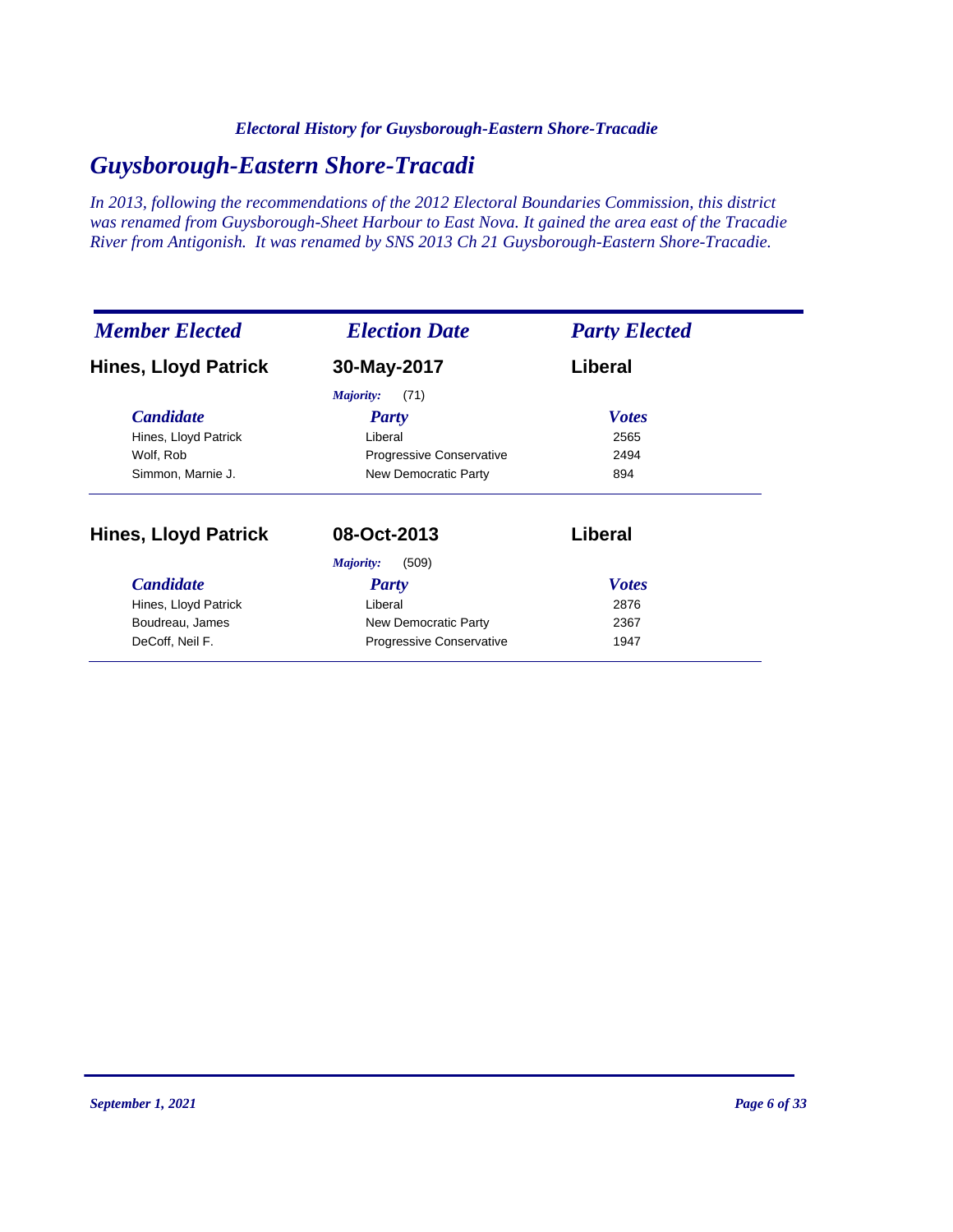*Electoral History for Halifax Eastern Shore* 

# **Electoral History for Halifax Eastern Shore**

*Including Former Electoral District Names*



**Report Created for Nova Scotia Legislature Website by the Nova Scotia Legislative Library**

*The returns as presented here are not official. Every effort has been made to make these results as accurate as possible. Return information was compiled from official electoral return reports and from newspapers of the day.*

*The number of votes is listed as 0 if there is no information or the candidate won by acclamation.*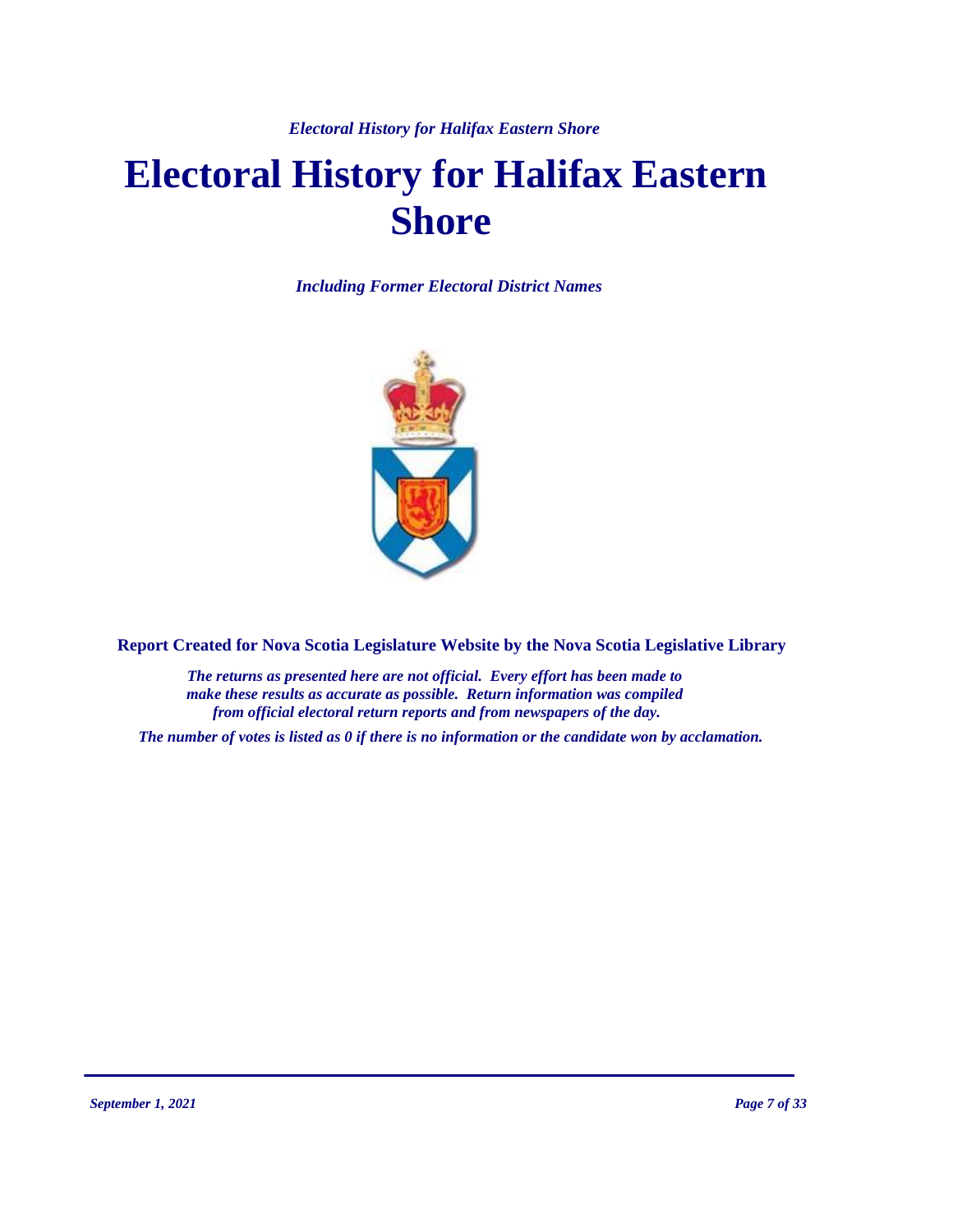### *Electoral History for Halifax Eastern Shore*

# *Halifax Eastern Shore*

*Chapter 46 of the Statutes of Nova Scotia for 1967 changed the name from Halifax East (renamed Halifax County East by SNS 1966, c. 34) to Halifax Eastern Shore.*

*Following the recommendations of the 1992 Electoral Boundaries Commission Report, the name of the Halifax-Eastern Shore electoral district was changed to Eastern Shore. At the same time, the boundaries were redrawn to include the Upper Lawrencetown area, formerly part of Cole Harbour.*

| <b>Member Elected</b>                          | <b>Election Date</b>     | <b>Party Elected</b>            |
|------------------------------------------------|--------------------------|---------------------------------|
| <b>McInnis, Thomas</b><br><b>Johnson (Tom)</b> | 06-Sep-1988              | <b>Progressive Conservative</b> |
|                                                | (1952)<br>Majority:      |                                 |
| <b>Candidate</b>                               | <b>Party</b>             | <b>Votes</b>                    |
| McInnis, Thomas Johnson                        | Progressive Conservative | 5762                            |
| Hill, Eric                                     | Liberal                  | 3810                            |
| Noseworthy, David                              | New Democratic Party     | 1097                            |
| <b>McInnis, Thomas</b><br>Johnson (Tom)        | 06-Nov-1984              | <b>Progressive Conservative</b> |
|                                                | (3244)<br>Majority:      |                                 |
| <b>Candidate</b>                               | <b>Party</b>             | <b>Votes</b>                    |
| McInnis, Thomas Johnson                        | Progressive Conservative | 5395                            |
| MacKenzie, Paul                                | Liberal                  | 2151                            |
| Wilson, Kevin                                  | New Democratic Party     | 1053                            |
| <b>McInnis, Thomas</b>                         | 06-Oct-1981              | <b>Progressive Conservative</b> |
| Johnson (Tom)                                  |                          |                                 |
|                                                | (3337)<br>Majority:      |                                 |
| <b>Candidate</b>                               | Party                    | <b>Votes</b>                    |
| McInnis, Thomas Johnson                        | Progressive Conservative | 5639                            |
| MacNeil, Angus                                 | Liberal                  | 2302                            |
| Beasley, Bruce                                 | New Democratic Party     | 1565                            |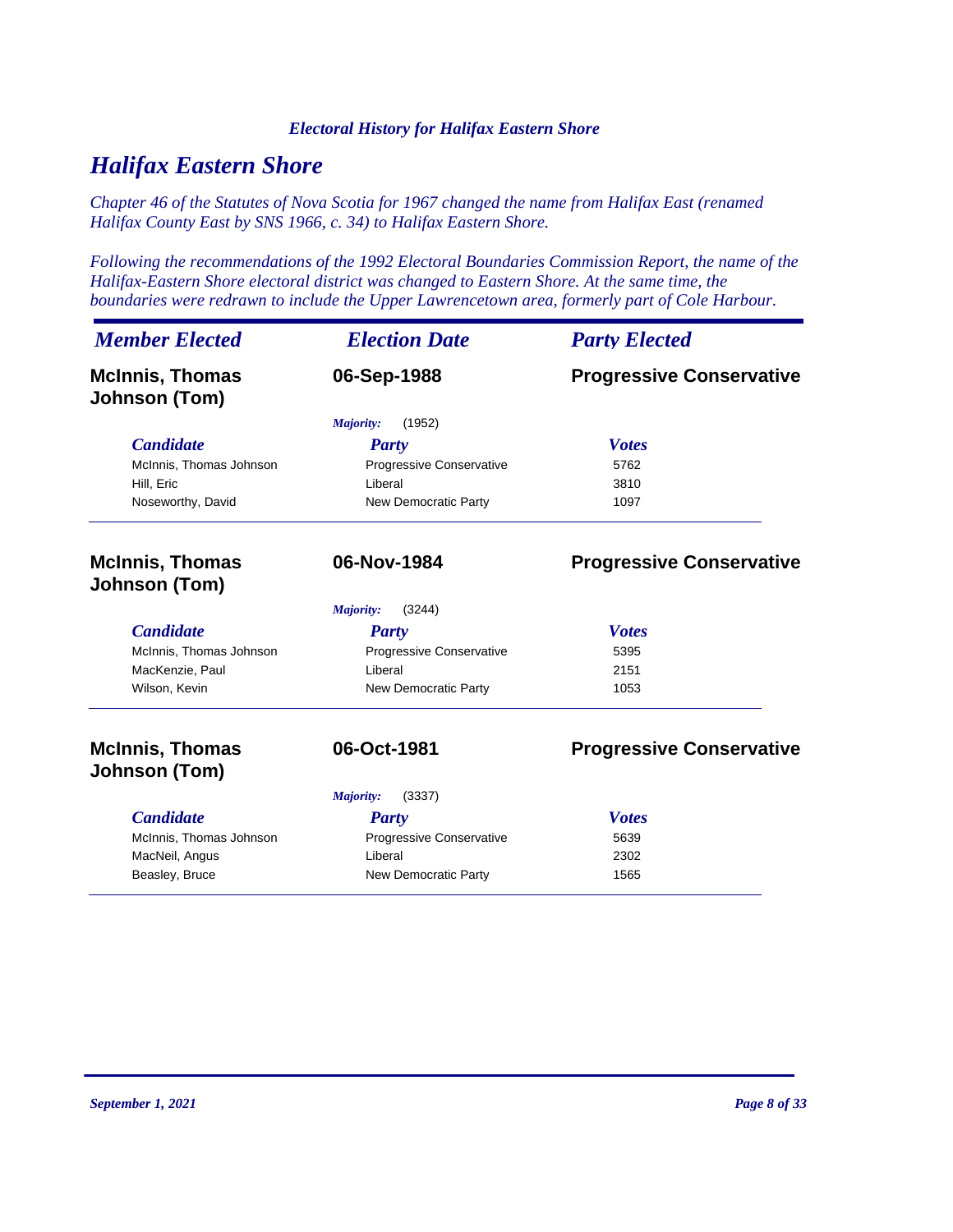# *Electoral History for Halifax Eastern Shore*

| <b>McInnis, Thomas</b><br>Johnson (Tom)                            | 19-Sep-1978                                       | <b>Progressive Conservative</b> |
|--------------------------------------------------------------------|---------------------------------------------------|---------------------------------|
|                                                                    | <b>Majority:</b><br>(1387)                        |                                 |
| <b>Candidate</b>                                                   | <b>Party</b>                                      | <b>Votes</b>                    |
| McInnis, Thomas Johnson                                            | Progressive Conservative                          | 5298                            |
| Brown, Alexander Garnet                                            | Liberal                                           | 3911                            |
| Matheson, Daniel                                                   | New Democratic Party                              | 552                             |
| Brown, Alexander Garnet 02-Apr-1974<br>(Garnet)                    |                                                   | Liberal                         |
|                                                                    | <b>Majority:</b><br>(2232)                        |                                 |
| <b>Candidate</b>                                                   | <b>Party</b>                                      | <b>Votes</b>                    |
| Brown, Alexander Garnet                                            | Liberal                                           | 6437                            |
| Josey, Hanson D.                                                   | Progressive Conservative                          | 4205                            |
| Kennedy, John T.                                                   | New Democratic Party                              | 1527                            |
| Brown, Alexander Garnet 13-Oct-1970<br>(Garnet)                    |                                                   | Liberal                         |
|                                                                    | <b>Majority:</b><br>(1556)                        |                                 |
| <b>Candidate</b>                                                   | <b>Party</b>                                      | <b>Votes</b>                    |
| Brown, Alexander Garnet                                            | Liberal                                           | 5585                            |
| Ritcey, Murray                                                     | Progressive Conservative                          | 4029                            |
| (Garnet)                                                           | Brown, Alexander Garnet 08-Jul-1969 (By-election) | Liberal                         |
|                                                                    | <b>Majority:</b><br>(952)                         |                                 |
| <b>Candidate</b>                                                   | <b>Party</b>                                      | <b>Votes</b>                    |
| Brown, Alexander Garnet                                            | Liberal                                           | 4026                            |
| Prest, Murray S.                                                   | Progressive Conservative                          | 3074                            |
| Hart, Stephen                                                      | New Democratic Party                              | 392                             |
| <b>MacMillan, Duncan</b>                                           | 30-May-1967                                       | Liberal                         |
|                                                                    | (519)<br>Majority:                                |                                 |
| <b>Candidate</b>                                                   | <b>Party</b>                                      | <b>Votes</b>                    |
| MacMillan, Duncan                                                  | Liberal                                           | 4201                            |
| Gaetz, Nelson Edward                                               | Progressive Conservative                          | 3682                            |
| Yetman, James                                                      | New Democratic Party                              | 608                             |
| MacMillan died April 10, 1969. He was replaced by A. Garnet Brown. |                                                   |                                 |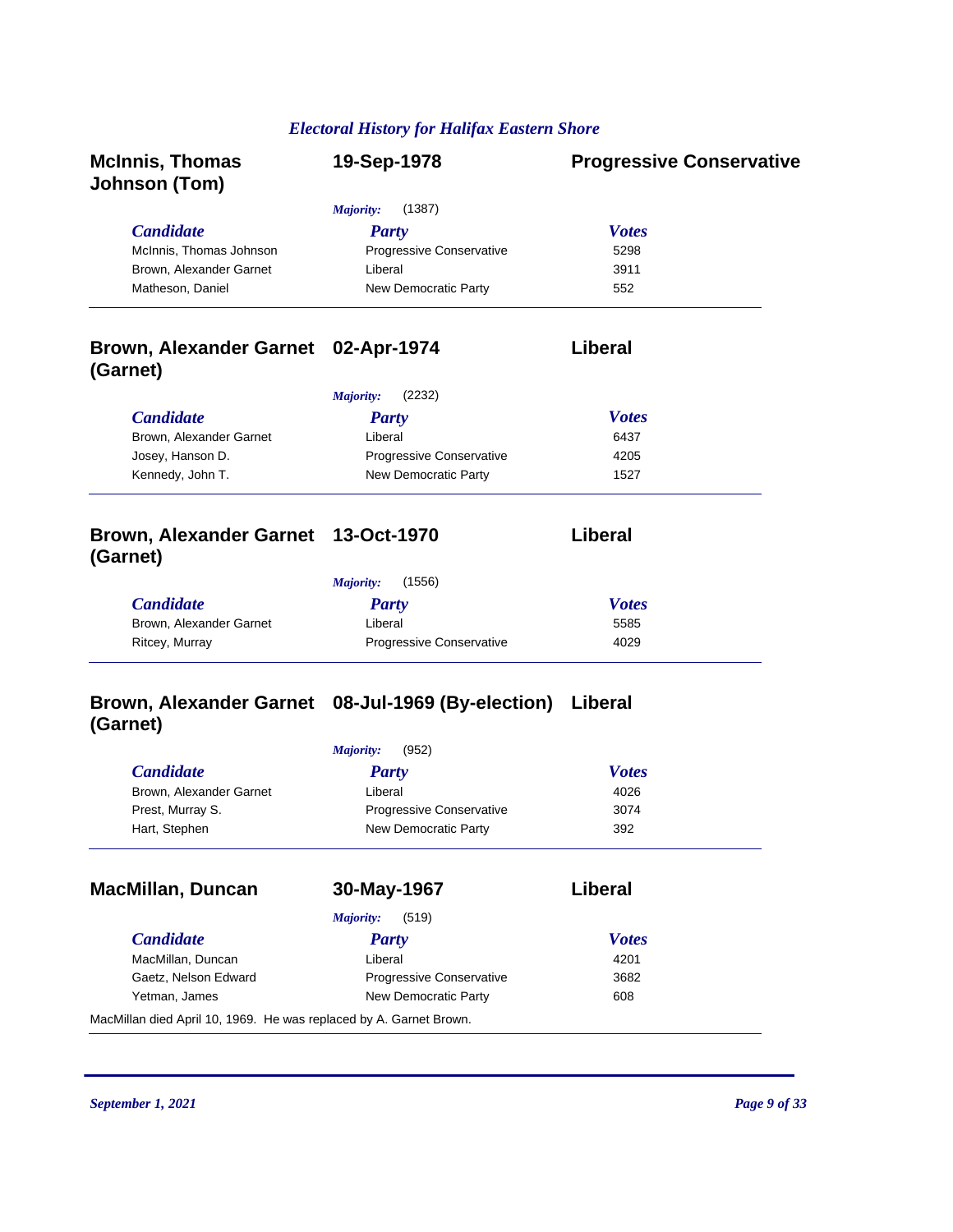*Electoral History for Halifax East*

# **Electoral History for Halifax East**

*Including Former Electoral District Names*



**Report Created for Nova Scotia Legislature Website by the Nova Scotia Legislative Library**

*The returns as presented here are not official. Every effort has been made to make these results as accurate as possible. Return information was compiled from official electoral return reports and from newspapers of the day.*

*The number of votes is listed as 0 if there is no information or the candidate won by acclamation.*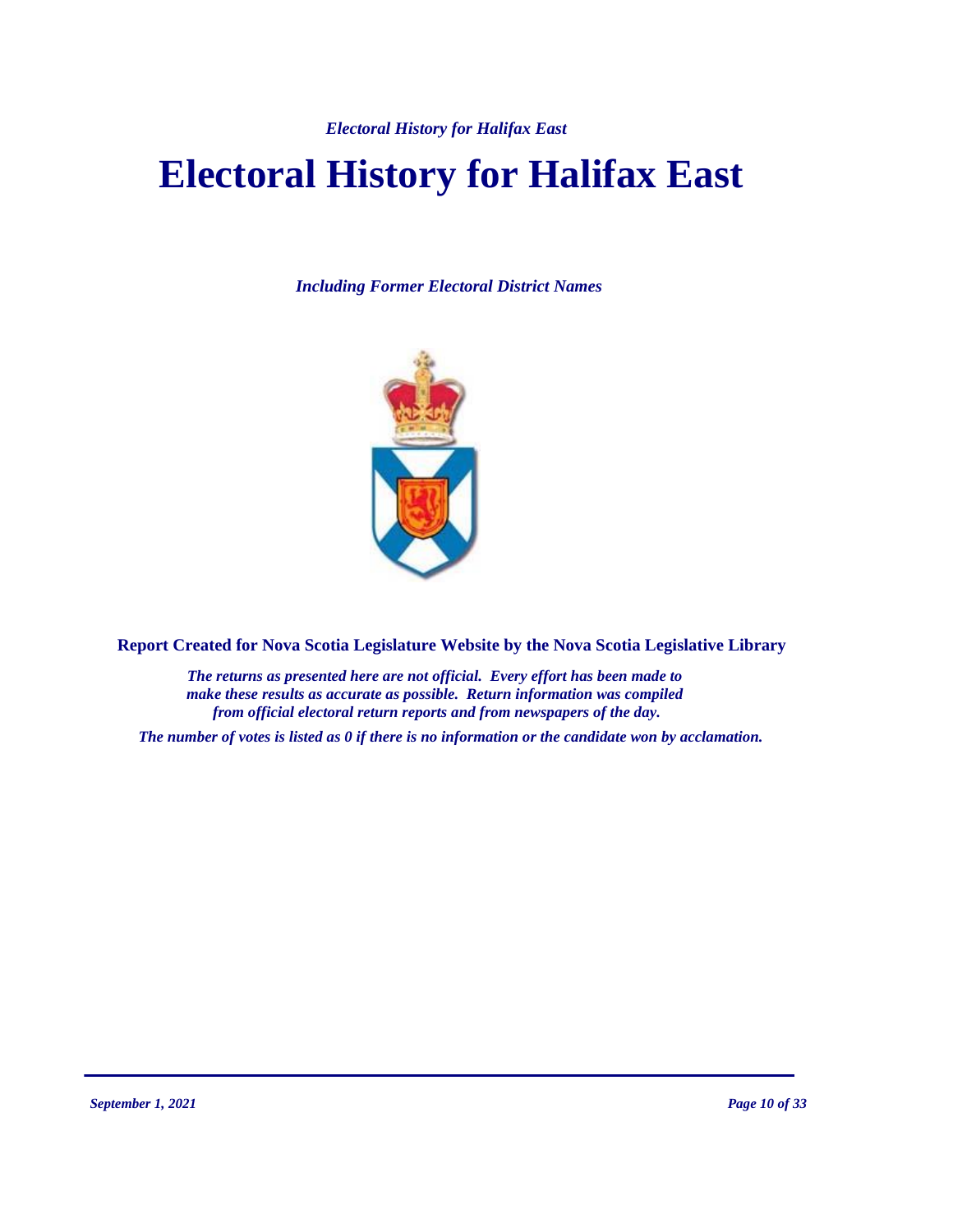### *Electoral History for Halifax East*

# *Halifax East*

*Chapter 19 of the Statutes of Nova Scotia for 1932 divided the County of Halifax into five electoral districts: Halifax South, Halifax Centre, Halifax North, Halifax West, and Halifax East.*

*Chapter 46 of the Statutes of Nova Scotia for 1967 changed the name from Halifax East (renamed Halifax County East by SNS 1966, c. 34) to Halifax Eastern Shore. (SNS 1967, c. 46, s.2(10)).*

| <b>Member Elected</b>       | <b>Election Date</b>                                | <b>Party Elected</b>            |
|-----------------------------|-----------------------------------------------------|---------------------------------|
| <b>Gaetz, Nelson Edward</b> | 08-Oct-1963                                         | <b>Progressive Conservative</b> |
|                             | Majority:<br>(305)                                  |                                 |
| <b>Candidate</b>            | <b>Party</b>                                        | <b>Votes</b>                    |
| Gaetz, Nelson Edward        | Progressive Conservative                            | 3061                            |
| MacMillan, Duncan           | Liberal                                             | 2756                            |
| <b>MacMillan, Duncan</b>    | 07-Jun-1960                                         | Liberal                         |
|                             | (355)<br><b>Majority:</b>                           |                                 |
| <b>Candidate</b>            | <b>Party</b>                                        | <b>Votes</b>                    |
| MacMillan, Duncan           | Liberal                                             | 2787                            |
| Gaetz, Nelson Edward        | Progressive Conservative                            | 2432                            |
| Mason, Wallace              | CCF (Cooperative Commonwealth<br>Federation)        | 301                             |
| <b>MacMillan, Duncan</b>    | 30-Oct-1956                                         | <b>Liberal</b>                  |
|                             | (817)<br>Majority:                                  |                                 |
| <b>Candidate</b>            | <b>Party</b>                                        | <b>Votes</b>                    |
| MacMillan, Duncan           | Liberal                                             | 3015                            |
| Sangster, Reid Denton       | Progressive Conservative                            | 2198                            |
| <b>Stevens, Geoffrey W.</b> | 26-May-1953                                         | Liberal                         |
|                             | <b>Majority:</b><br>(1240)                          |                                 |
| <b>Candidate</b>            | <b>Party</b>                                        | <b>Votes</b>                    |
| Stevens, Geoffrey W.        | Liberal                                             | 8436                            |
| King, R.D.                  | Progressive Conservative                            | 7196                            |
| Power, Harper               | <b>CCF (Cooperative Commonwealth</b><br>Federation) | 964                             |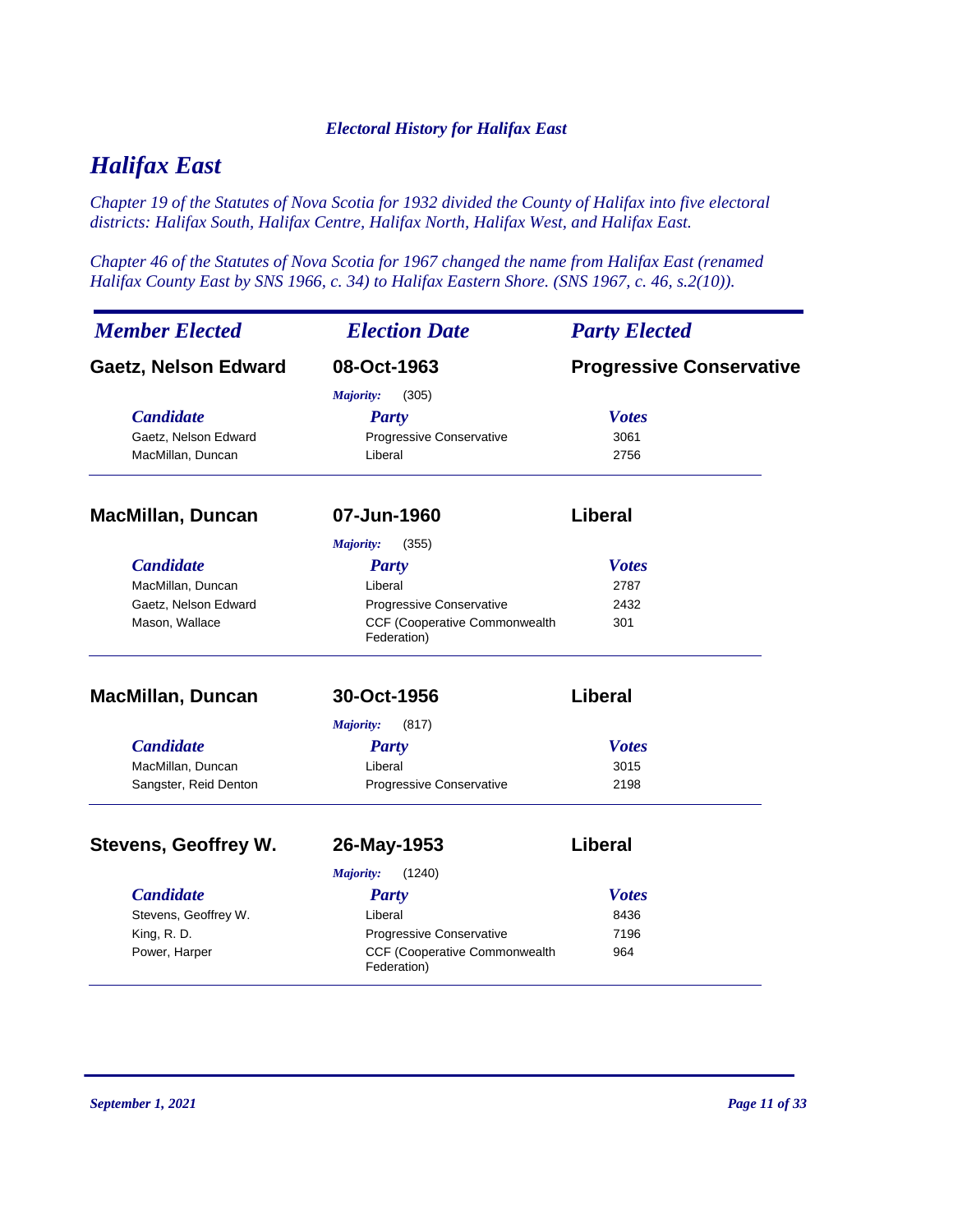# *Electoral History for Halifax East*

| <b>Stevens, Geoffrey W.</b> | 09-Jun-1949                                         | Liberal        |
|-----------------------------|-----------------------------------------------------|----------------|
|                             | (3429)<br>Majority:                                 |                |
| <b>Candidate</b>            | <b>Party</b>                                        | <b>Votes</b>   |
| Stevens, Geoffrey W.        | Liberal                                             | 7703           |
| Murray, R. Graham           | Progressive Conservative                            | 4274           |
| Mason, Wallace              | CCF (Cooperative Commonwealth<br>Federation)        | 2773           |
| <b>Stevens, Geoffrey W.</b> | 23-Oct-1945                                         | <b>Liberal</b> |
|                             | (3173)<br>Majority:                                 |                |
| <b>Candidate</b>            | <b>Party</b>                                        | <b>Votes</b>   |
| Stevens, Geoffrey W.        | Liberal                                             | 6206           |
| Mattatall, A. L.            | Progressive Conservative                            | 3033           |
| Russell, Cecil Clyde        | <b>CCF (Cooperative Commonwealth</b><br>Federation) | 2366           |
| <b>Stevens, Geoffrey W.</b> | 28-Oct-1941                                         | <b>Liberal</b> |
|                             | (1753)<br>Majority:                                 |                |
| <b>Candidate</b>            | <b>Party</b>                                        | <b>Votes</b>   |
| Stevens, Geoffrey W.        | Liberal                                             | 5094           |
| Murray, Norman Dudley       | Progressive Conservative                            | 3341           |
| <b>Stevens, Geoffrey W.</b> | 29-Jun-1937                                         | Liberal        |
|                             | (528)<br>Majority:                                  |                |
| <b>Candidate</b>            | <b>Party</b>                                        | <b>Votes</b>   |
| Stevens, Geoffrey W.        | Liberal                                             | 6082           |
| Fraser, Josiah Frederick    | <b>Progressive Conservative</b>                     | 5554           |
| <b>Stevens, Geoffrey W.</b> | 22-Aug-1933                                         | Liberal        |
|                             | Majority:<br>(678)                                  |                |
| <b>Candidate</b>            | <b>Party</b>                                        | <b>Votes</b>   |
| Stevens, Geoffrey W.        | Liberal                                             | 6273           |
| Fraser, Josiah Frederick    | <b>Liberal Conservative</b>                         | 5595           |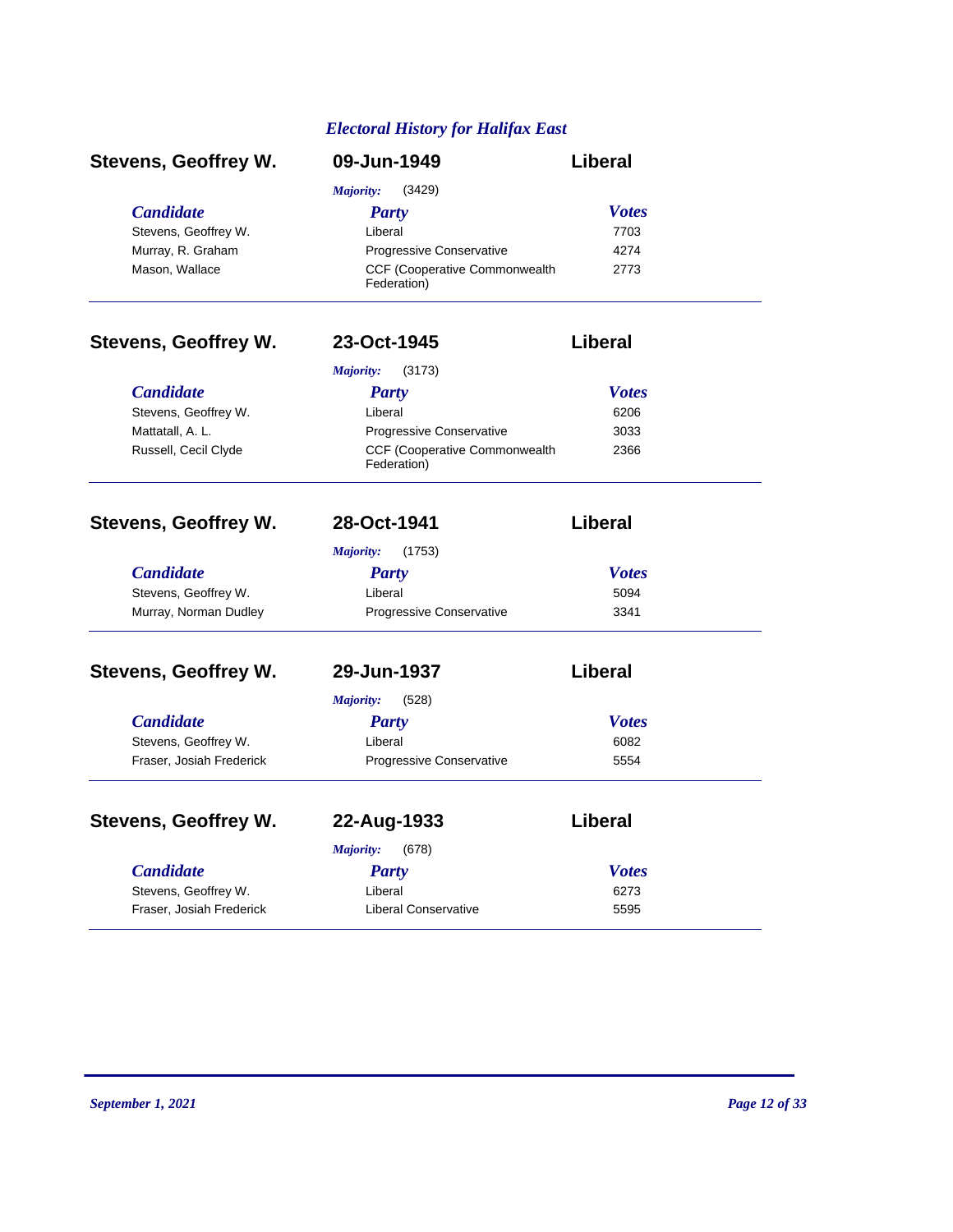# **Electoral History for Halifax County**

*Including Former Electoral District Names*



**Report Created for Nova Scotia Legislature Website by the Nova Scotia Legislative Library**

*The returns as presented here are not official. Every effort has been made to make these results as accurate as possible. Return information was compiled from official electoral return reports and from newspapers of the day.*

*The number of votes is listed as 0 if there is no information or the candidate won by acclamation.*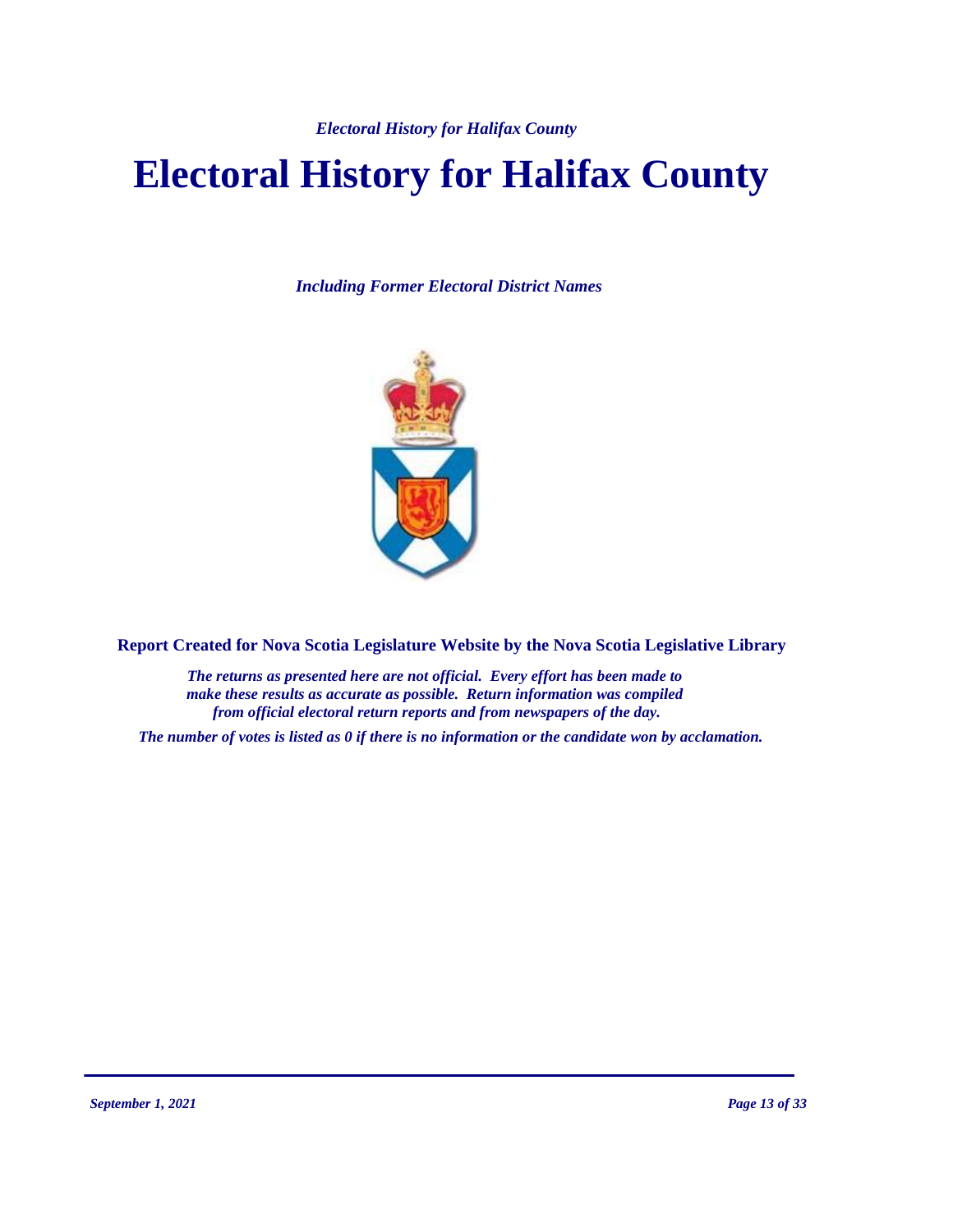# *Halifax County*

*Chapter 19 of the Statutes of Nova Scotia for 1932 divided the County of Halifax into five electoral districts: Halifax South, Halifax Centre, Halifax North, Halifax West, and Halifax East.*

| <b>Member Elected</b>                                                        | <b>Election Date</b>                           | <b>Party Elected</b>        |
|------------------------------------------------------------------------------|------------------------------------------------|-----------------------------|
| <b>Murphy, George Henry</b>                                                  | 21-Jan-1930 (By-election) Liberal Conservative |                             |
|                                                                              | (5128)<br>Majority:                            |                             |
| <b>Candidate</b>                                                             | Party                                          | <b>Votes</b>                |
| Murphy, George Henry                                                         | <b>Liberal Conservative</b>                    | 17954                       |
| Finn, Robert Emmett                                                          | Liberal                                        | 12826                       |
| <b>Morton, Angus</b><br><b>MacDonald</b>                                     | 01-Oct-1928                                    | <b>Liberal Conservative</b> |
|                                                                              | Majority:<br>(191)                             |                             |
| <b>Candidate</b>                                                             | <b>Party</b>                                   | <b>Votes</b>                |
| Mahoney, John Francis                                                        | <b>Liberal Conservative</b>                    | 11589                       |
| Isnor, Gordon B.                                                             | Liberal                                        | 11357                       |
| Fraser, Josiah Frederick                                                     | <b>Liberal Conservative</b>                    | 11298                       |
| Morton, Angus MacDonald                                                      | <b>Liberal Conservative</b>                    | 11273                       |
| Cragg, Edward Joseph                                                         | Liberal                                        | 11215                       |
| Bligh, Frederick P.                                                          | <b>Liberal Conservative</b>                    | 11082                       |
| Walker, John Archibald                                                       | <b>Liberal Conservative</b>                    | 11076                       |
| Byrne, Thomas J.                                                             | Liberal                                        | 10939                       |
| Russell, Bernard W.                                                          | Liberal                                        | 10855                       |
| Kennedy, William J.                                                          | Liberal                                        | 10591                       |
| Mahoney, died September 2, 1929. Cragg resigned to contest federal election. |                                                |                             |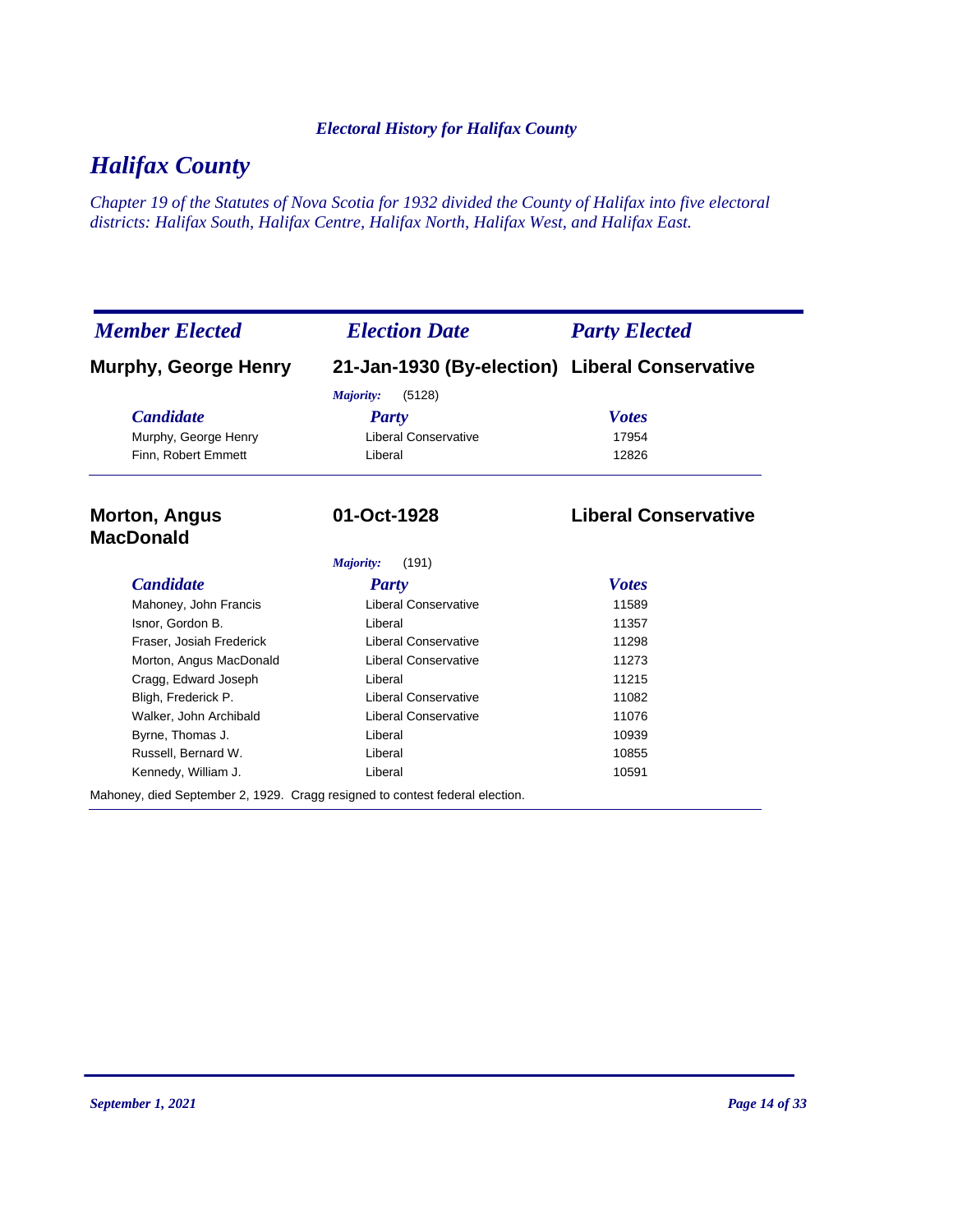# **Mahoney, John Francis 01-Oct-1928 Liberal Conservative**

# *Majority:* (507)

| <i>Candidate</i>         | <b>Party</b>                | <b>Votes</b> |
|--------------------------|-----------------------------|--------------|
| Mahoney, John Francis    | Liberal Conservative        | 11589        |
| Isnor, Gordon B.         | Liberal                     | 11357        |
| Fraser, Josiah Frederick | <b>Liberal Conservative</b> | 11298        |
| Morton, Angus MacDonald  | Liberal Conservative        | 11273        |
| Cragg, Edward Joseph     | Liberal                     | 11215        |
| Bligh, Frederick P.      | Liberal Conservative        | 11082        |
| Walker, John Archibald   | Liberal Conservative        | 11076        |
| Byrne, Thomas J.         | Liberal                     | 10939        |
| Russell, Bernard W.      | Liberal                     | 10855        |
| Kennedy, William J.      | Liberal                     | 10591        |

Mahoney, died September 2, 1929. Cragg resigned to contest federal election.

# **Isnor, Gordon B. 01-Oct-1928 Liberal**

|                          | (275)<br>Majority:   |              |
|--------------------------|----------------------|--------------|
| <b>Candidate</b>         | Party                | <b>Votes</b> |
| Mahoney, John Francis    | Liberal Conservative | 11589        |
| Isnor, Gordon B.         | Liberal              | 11357        |
| Fraser, Josiah Frederick | Liberal Conservative | 11298        |
| Morton, Angus MacDonald  | Liberal Conservative | 11273        |
| Cragg, Edward Joseph     | Liberal              | 11215        |
| Bligh, Frederick P.      | Liberal Conservative | 11082        |
| Walker, John Archibald   | Liberal Conservative | 11076        |
| Byrne, Thomas J.         | I iberal             | 10939        |
| Russell, Bernard W.      | I iberal             | 10855        |
| Kennedy, William J.      | Liberal              | 10591        |

Mahoney, died September 2, 1929. Cragg resigned to contest federal election.

# **Fraser, Josiah Frederick 01-Oct-1928 Liberal Conservative**

|                          | (216)<br>Majority:   |              |
|--------------------------|----------------------|--------------|
| <b>Candidate</b>         | Party                | <b>Votes</b> |
| Mahoney, John Francis    | Liberal Conservative | 11589        |
| Isnor, Gordon B.         | Liberal              | 11357        |
| Fraser, Josiah Frederick | Liberal Conservative | 11298        |
| Morton, Angus MacDonald  | Liberal Conservative | 11273        |
| Cragg, Edward Joseph     | Liberal              | 11215        |
| Bligh, Frederick P.      | Liberal Conservative | 11082        |
| Walker, John Archibald   | Liberal Conservative | 11076        |
| Byrne, Thomas J.         | Liberal              | 10939        |
| Russell, Bernard W.      | Liberal              | 10855        |
| Kennedy, William J.      | Liberal              | 10591        |

Mahoney, died September 2, 1929. Cragg resigned to contest federal election.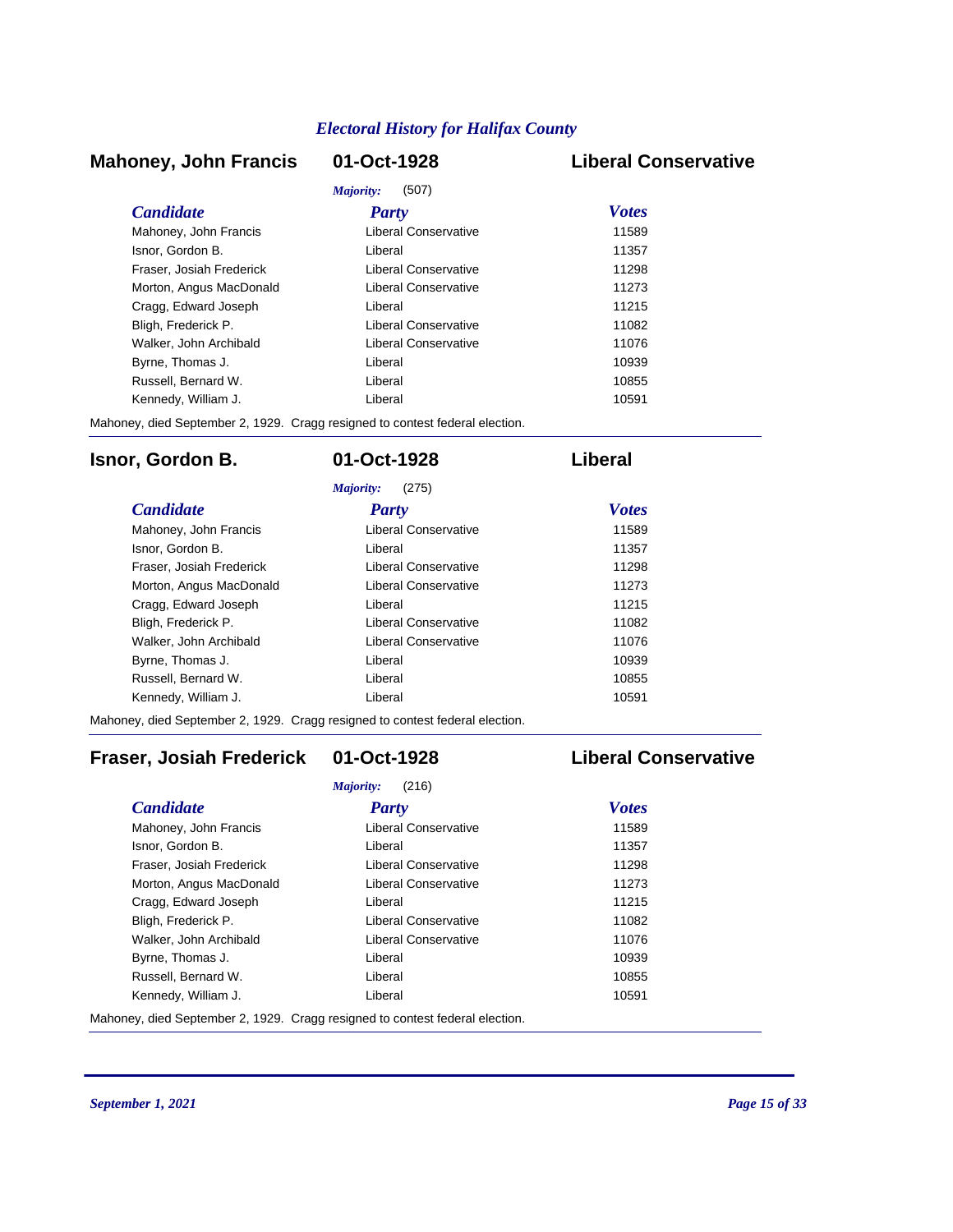# *Candidate Party Votes* **Cragg, Edward Joseph 01-Oct-1928 Liberal** *Majority:* (133) Mahoney, John Francis **Liberal Conservative** 11589 Isnor, Gordon B. Liberal 11357 Fraser, Josiah Frederick Liberal Conservative 11298 Morton, Angus MacDonald **Liberal Conservative** 11273 Cragg, Edward Joseph Liberal 11215 Bligh, Frederick P. Liberal Conservative 11082 Walker, John Archibald **Liberal Conservative** 11076 Byrne, Thomas J. Christian Liberal Liberal Christian Museum and the 10939 Russell, Bernard W. Liberal 10855 Kennedy, William J. Christian Liberal Liberal Christian Museum of the 10591

Mahoney, died September 2, 1929. Cragg resigned to contest federal election.

# **Walker, John Archibald 01-Aug-1925 (By-election) Liberal Conservative**

|                            | (Acclamation)<br>Maiority: |              |
|----------------------------|----------------------------|--------------|
| <i>Candidate</i>           | Party                      | <b>Votes</b> |
| Walker, John Archibald     | Liberal Conservative       |              |
| Walker won by acclamation. |                            |              |

## *Candidate Party Votes* **Walker, John Archibald 25-Jun-1925 Liberal Conservative** *Majority:* (7388) Fraser, Josiah Frederick Liberal Conservative 15985 Montgomerie, Alexander **Liberal Conservative** 15952 Mahoney, John Francis **Liberal Conservative** 15899 Walker, John Archibald **Liberal Conservative** 15679 Piercey, William Drysdale **Liberal Conservative** 15672 Murphy, John **Base Communist Communist Communist Communist Communist Communist Communist Communist Communist Communist Communist Communist Communist Communist Communist Communist Communist Communist Communist Communist Com** MacDougall, John G. Christian Muslim Liberal Christian Muslim Bacher 8256 Douglas, John Brown **Digest Example 2018** Liberal *T905* 7905 Bauld, Henry Gibson Liberal 7900 O'Hearn, Walter Joseph Aloysius Liberal Liberal 27872 Mosher, Walter **Contract Contract Contract Contract Contract Contract Contract Contract Contract Contract Contract Contract Contract Contract Contract Contract Contract Contract Contract Contract Contract Contract Contract** Daw, Robert Labour 480 Breen, Alban L. Labour 392

Walker was appointed Minister of Natural Resources and Provincial Development, July 16, 1925. He was re-elected August 1, 1925.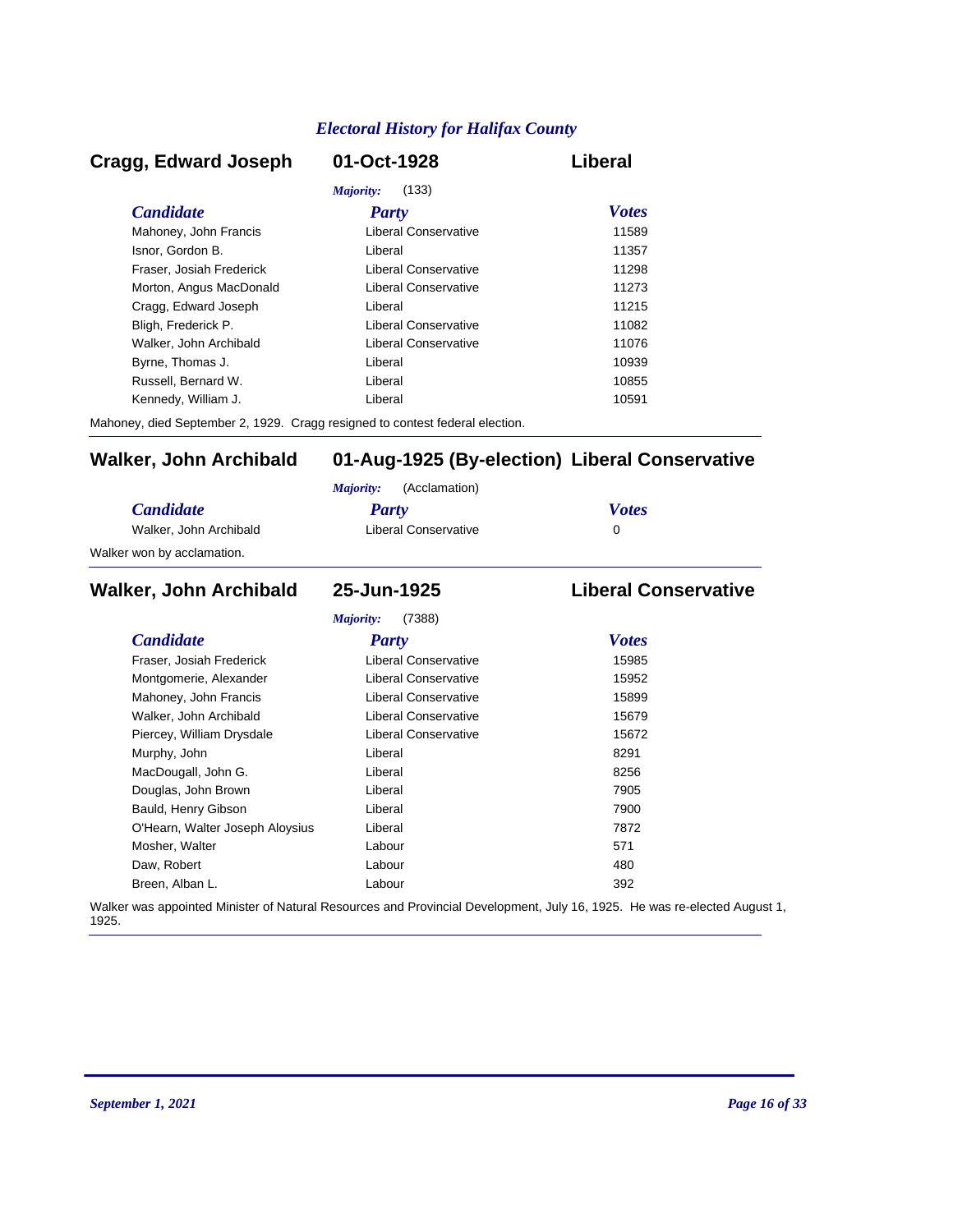# **Piercey, William Drysdale 25-Jun-1925 Liberal Conservative**

|                                 | Majority:<br>(7381)         |              |
|---------------------------------|-----------------------------|--------------|
| <b>Candidate</b>                | <b>Party</b>                | <b>Votes</b> |
| Fraser, Josiah Frederick        | Liberal Conservative        | 15985        |
| Montgomerie, Alexander          | <b>Liberal Conservative</b> | 15952        |
| Mahoney, John Francis           | Liberal Conservative        | 15899        |
| Walker, John Archibald          | <b>Liberal Conservative</b> | 15679        |
| Piercey, William Drysdale       | Liberal Conservative        | 15672        |
| Murphy, John                    | Liberal                     | 8291         |
| MacDougall, John G.             | Liberal                     | 8256         |
| Douglas, John Brown             | Liberal                     | 7905         |
| Bauld, Henry Gibson             | Liberal                     | 7900         |
| O'Hearn, Walter Joseph Aloysius | Liberal                     | 7872         |
| Mosher, Walter                  | Labour                      | 571          |
| Daw, Robert                     | Labour                      | 480          |
| Breen, Alban L.                 | Labour                      | 392          |

Walker was appointed Minister of Natural Resources and Provincial Development, July 16, 1925. He was re-elected August 1, 1925.

# **Montgomerie, Alexander 25-Jun-1925 Liberal Conservative**

### *Majority:* (7661)

| <b>Candidate</b>                | <b>Party</b>                | <b>Votes</b> |
|---------------------------------|-----------------------------|--------------|
| Fraser, Josiah Frederick        | Liberal Conservative        | 15985        |
| Montgomerie, Alexander          | Liberal Conservative        | 15952        |
| Mahoney, John Francis           | <b>Liberal Conservative</b> | 15899        |
| Walker, John Archibald          | <b>Liberal Conservative</b> | 15679        |
| Piercey, William Drysdale       | Liberal Conservative        | 15672        |
| Murphy, John                    | Liberal                     | 8291         |
| MacDougall, John G.             | Liberal                     | 8256         |
| Douglas, John Brown             | Liberal                     | 7905         |
| Bauld, Henry Gibson             | Liberal                     | 7900         |
| O'Hearn, Walter Joseph Aloysius | Liberal                     | 7872         |
| Mosher, Walter                  | Labour                      | 571          |
| Daw, Robert                     | Labour                      | 480          |
| Breen, Alban L.                 | Labour                      | 392          |

Walker was appointed Minister of Natural Resources and Provincial Development, July 16, 1925. He was re-elected August 1, 1925.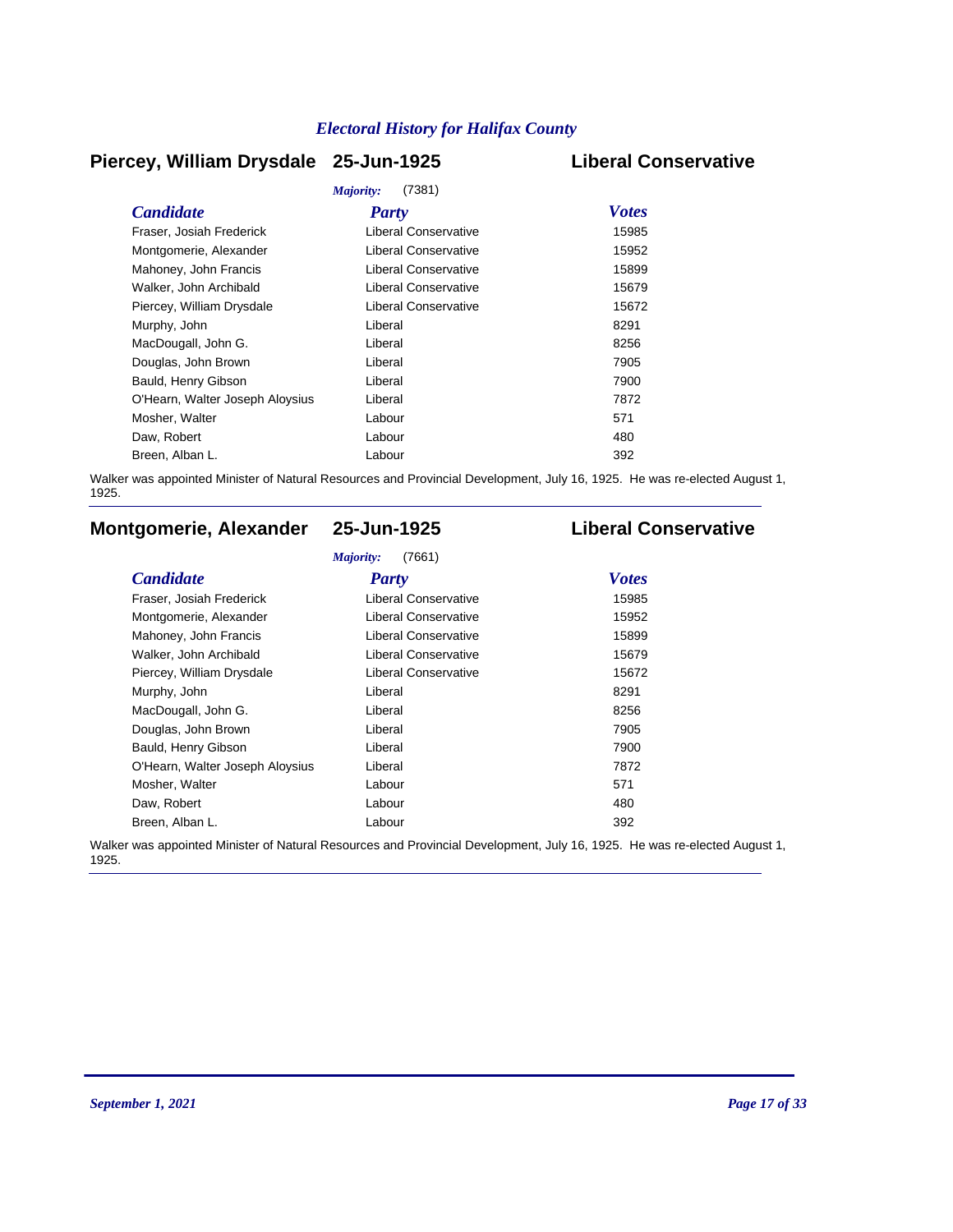# **Mahoney, John Francis 25-Jun-1925 Liberal Conservative**

# *Majority:* (7608)

|                                 | <i>Majority:</i><br>(7608)  |              |
|---------------------------------|-----------------------------|--------------|
| <b>Candidate</b>                | <b>Party</b>                | <b>Votes</b> |
| Fraser, Josiah Frederick        | Liberal Conservative        | 15985        |
| Montgomerie, Alexander          | <b>Liberal Conservative</b> | 15952        |
| Mahoney, John Francis           | Liberal Conservative        | 15899        |
| Walker, John Archibald          | Liberal Conservative        | 15679        |
| Piercey, William Drysdale       | Liberal Conservative        | 15672        |
| Murphy, John                    | Liberal                     | 8291         |
| MacDougall, John G.             | Liberal                     | 8256         |
| Douglas, John Brown             | Liberal                     | 7905         |
| Bauld, Henry Gibson             | Liberal                     | 7900         |
| O'Hearn, Walter Joseph Aloysius | Liberal                     | 7872         |
| Mosher, Walter                  | Labour                      | 571          |
| Daw, Robert                     | Labour                      | 480          |
| Breen, Alban L.                 | Labour                      | 392          |

Walker was appointed Minister of Natural Resources and Provincial Development, July 16, 1925. He was re-elected August 1, 1925.

# **Fraser, Josiah Frederick 25-Jun-1925 Liberal Conservative**

| <b>Candidate</b>                | Party                       | <b>Votes</b> |
|---------------------------------|-----------------------------|--------------|
| Fraser, Josiah Frederick        | Liberal Conservative        | 15985        |
| Montgomerie, Alexander          | <b>Liberal Conservative</b> | 15952        |
| Mahoney, John Francis           | <b>Liberal Conservative</b> | 15899        |
| Walker, John Archibald          | <b>Liberal Conservative</b> | 15679        |
| Piercey, William Drysdale       | Liberal Conservative        | 15672        |
| Murphy, John                    | Liberal                     | 8291         |
| MacDougall, John G.             | Liberal                     | 8256         |
| Douglas, John Brown             | Liberal                     | 7905         |
| Bauld, Henry Gibson             | Liberal                     | 7900         |
| O'Hearn, Walter Joseph Aloysius | Liberal                     | 7872         |
| Mosher, Walter                  | Labour                      | 571          |
| Daw, Robert                     | Labour                      | 480          |
| Breen, Alban L.                 | Labour                      | 392          |

Walker was appointed Minister of Natural Resources and Provincial Development, July 16, 1925. He was re-elected August 1, 1925.

# **O'Hearn, Walter Joseph 16-Jan-1923 (By-election) Liberal Aloysius**

|                                 | (Acclamation)<br>Majority: |              |
|---------------------------------|----------------------------|--------------|
| <i>Candidate</i>                | Party                      | <b>Votes</b> |
| O'Hearn, Walter Joseph Aloysius | Liberal                    |              |
| O'Hearn won by acclamation.     |                            |              |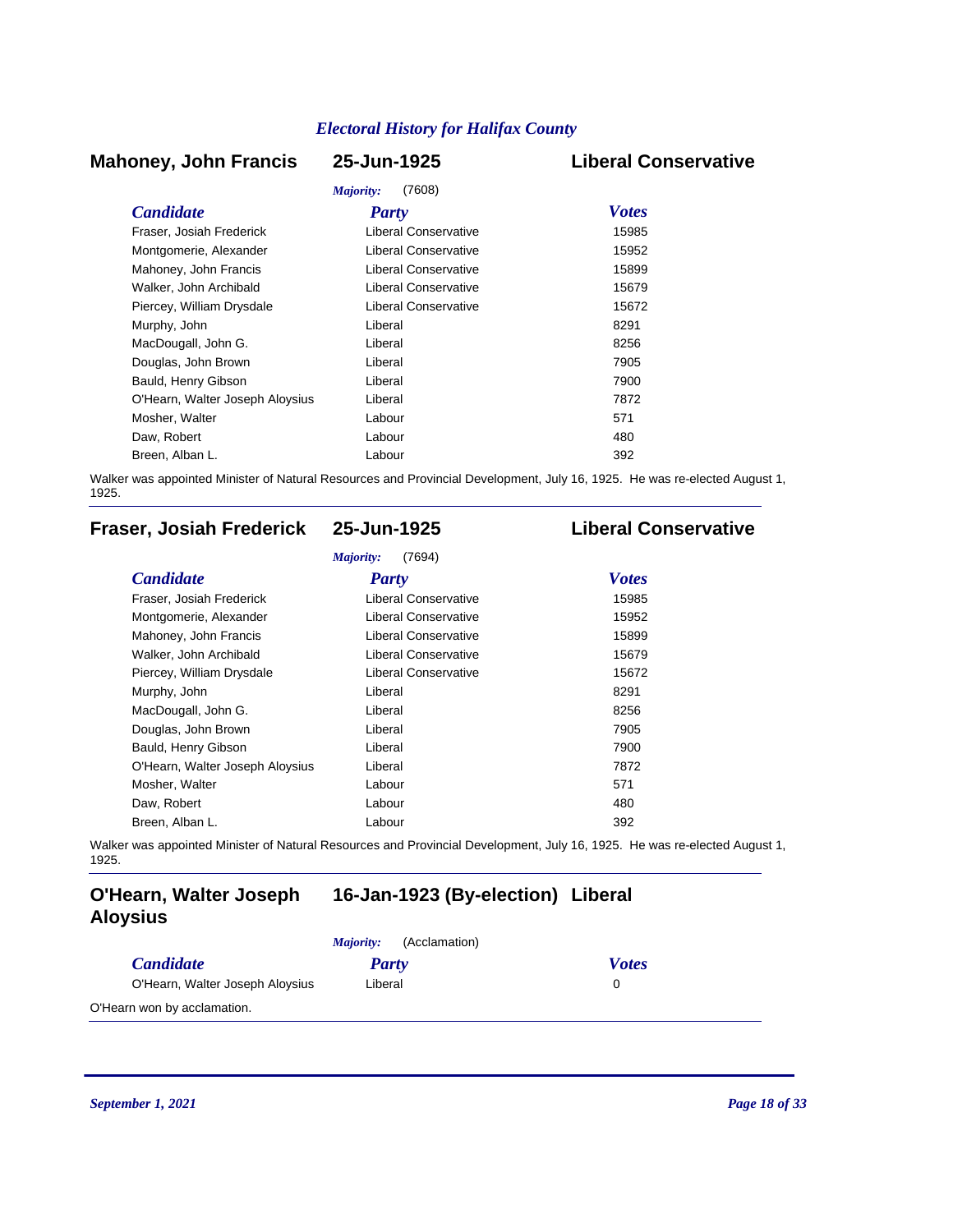# **Finn, Robert Emmett 27-Jul-1920 Liberal**

|                       | (2240)<br>Majority:         |              |
|-----------------------|-----------------------------|--------------|
| <i>Candidate</i>      | <b>Party</b>                | <b>Votes</b> |
| Bauld, Henry Gibson   | Liberal                     | 6554         |
| Finn, Robert Emmett   | Liberal                     | 6285         |
| Douglas, John Brown   | Liberal                     | 6057         |
| Burris, Adam Dunlap   | Liberal                     | 5936         |
| Connolly, John Lane   | Liberal                     | 5817         |
| Archibald, John B.    | Liberal Conservative        | 4045         |
| Brenton, Robert A.    | <b>Liberal Conservative</b> | 3860         |
| Stevens, Frederick W. | Liberal Conservative        | 3642         |
| Gillis, Francis A.    | Liberal Conservative        | 3595         |
| Wallace, Joseph S.    | Farmers' Party              | 3409         |
| McDonald, Ronald A.   | Labour                      | 3369         |
| Healy, Patrick J.     | Labour                      | 3336         |
| Power, Edward L.      | Liberal Conservative        | 3236         |
| Kuhn, Peter McN       | <b>Farmers' Party</b>       | 3165         |
| McKenzie, Joseph H.   | Labour                      | 3157         |
|                       |                             |              |

Finn resigned to contest the federal by-election of December 4, 1922. He was replaced by Walter J. O'Hearn

# **Douglas, John Brown 27-Jul-1920 Liberal**

| <b>Candidate</b>      | <b>Party</b>                | <b>Votes</b> |
|-----------------------|-----------------------------|--------------|
| Bauld, Henry Gibson   | Liberal                     | 6554         |
| Finn, Robert Emmett   | Liberal                     | 6285         |
| Douglas, John Brown   | Liberal                     | 6057         |
| Burris, Adam Dunlap   | Liberal                     | 5936         |
| Connolly, John Lane   | Liberal                     | 5817         |
| Archibald, John B.    | <b>Liberal Conservative</b> | 4045         |
| Brenton, Robert A.    | <b>Liberal Conservative</b> | 3860         |
| Stevens, Frederick W. | <b>Liberal Conservative</b> | 3642         |
| Gillis, Francis A.    | <b>Liberal Conservative</b> | 3595         |
| Wallace, Joseph S.    | <b>Farmers' Party</b>       | 3409         |
| McDonald, Ronald A.   | Labour                      | 3369         |
| Healy, Patrick J.     | Labour                      | 3336         |
| Power, Edward L.      | <b>Liberal Conservative</b> | 3236         |
| Kuhn, Peter McN       | Farmers' Party              | 3165         |
| McKenzie, Joseph H.   | Labour                      | 3157         |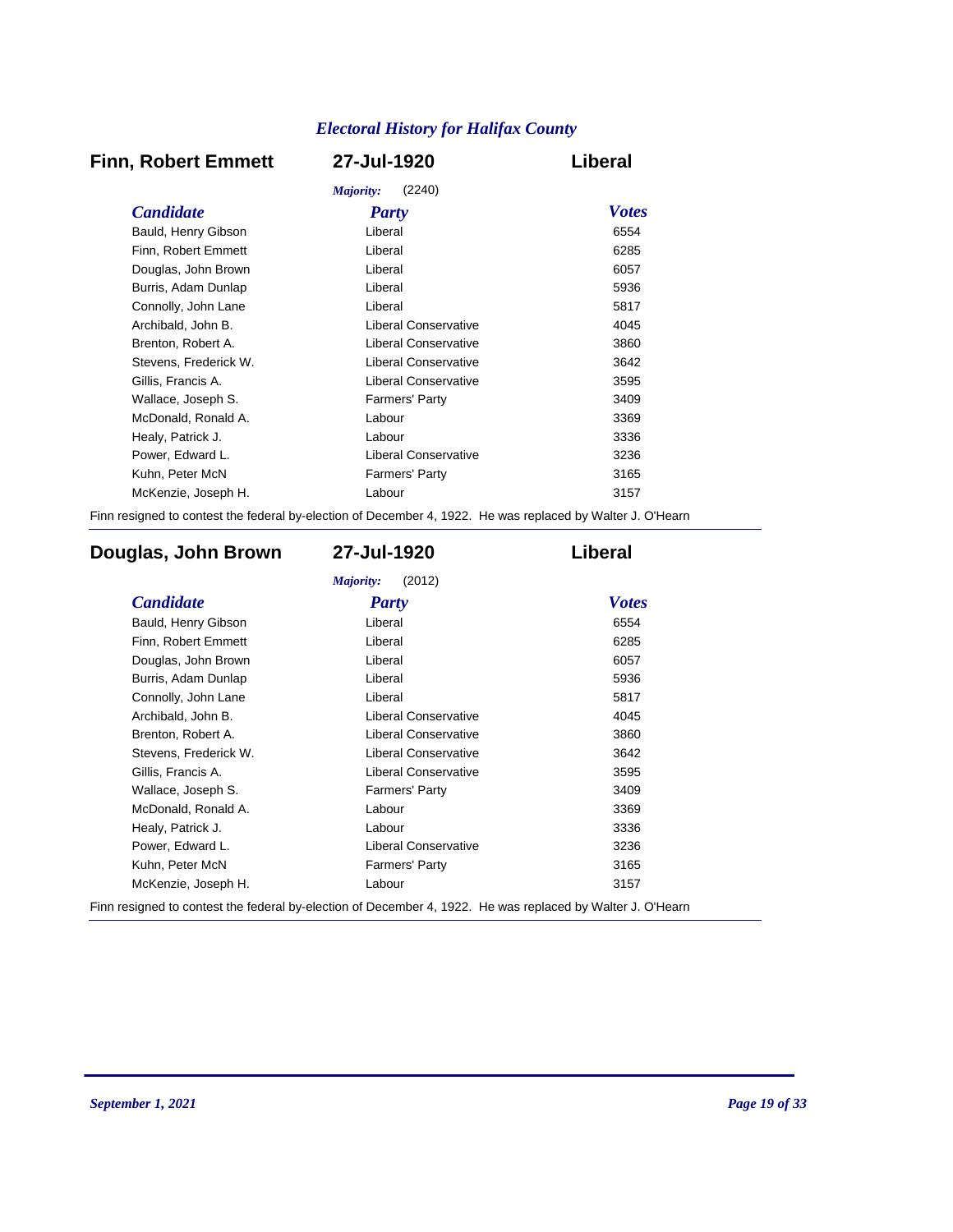# **Connolly, John Lane 27-Jul-1920 Liberal**

| Majority:<br>(1772)   |                             |              |  |
|-----------------------|-----------------------------|--------------|--|
| <i>Candidate</i>      | <b>Party</b>                | <b>Votes</b> |  |
| Bauld, Henry Gibson   | Liberal                     | 6554         |  |
| Finn, Robert Emmett   | Liberal                     | 6285         |  |
| Douglas, John Brown   | Liberal                     | 6057         |  |
| Burris, Adam Dunlap   | Liberal                     | 5936         |  |
| Connolly, John Lane   | Liberal                     | 5817         |  |
| Archibald, John B.    | Liberal Conservative        | 4045         |  |
| Brenton, Robert A.    | <b>Liberal Conservative</b> | 3860         |  |
| Stevens, Frederick W. | Liberal Conservative        | 3642         |  |
| Gillis, Francis A.    | Liberal Conservative        | 3595         |  |
| Wallace, Joseph S.    | <b>Farmers' Party</b>       | 3409         |  |
| McDonald, Ronald A.   | Labour                      | 3369         |  |
| Healy, Patrick J.     | Labour                      | 3336         |  |
| Power, Edward L.      | Liberal Conservative        | 3236         |  |
| Kuhn, Peter McN       | <b>Farmers' Party</b>       | 3165         |  |
| McKenzie, Joseph H.   | Labour                      | 3157         |  |
|                       |                             |              |  |

Finn resigned to contest the federal by-election of December 4, 1922. He was replaced by Walter J. O'Hearn

# **Burris, Adam Dunlap 27-Jul-1920 Liberal**

| <b>Candidate</b>      | <b>Party</b>                | <b>Votes</b> |
|-----------------------|-----------------------------|--------------|
| Bauld, Henry Gibson   | Liberal                     | 6554         |
| Finn, Robert Emmett   | Liberal                     | 6285         |
| Douglas, John Brown   | Liberal                     | 6057         |
| Burris, Adam Dunlap   | Liberal                     | 5936         |
| Connolly, John Lane   | Liberal                     | 5817         |
| Archibald, John B.    | Liberal Conservative        | 4045         |
| Brenton, Robert A.    | <b>Liberal Conservative</b> | 3860         |
| Stevens, Frederick W. | <b>Liberal Conservative</b> | 3642         |
| Gillis, Francis A.    | <b>Liberal Conservative</b> | 3595         |
| Wallace, Joseph S.    | <b>Farmers' Party</b>       | 3409         |
| McDonald, Ronald A.   | Labour                      | 3369         |
| Healy, Patrick J.     | Labour                      | 3336         |
| Power, Edward L.      | <b>Liberal Conservative</b> | 3236         |
| Kuhn, Peter McN       | <b>Farmers' Party</b>       | 3165         |
| McKenzie, Joseph H.   | Labour                      | 3157         |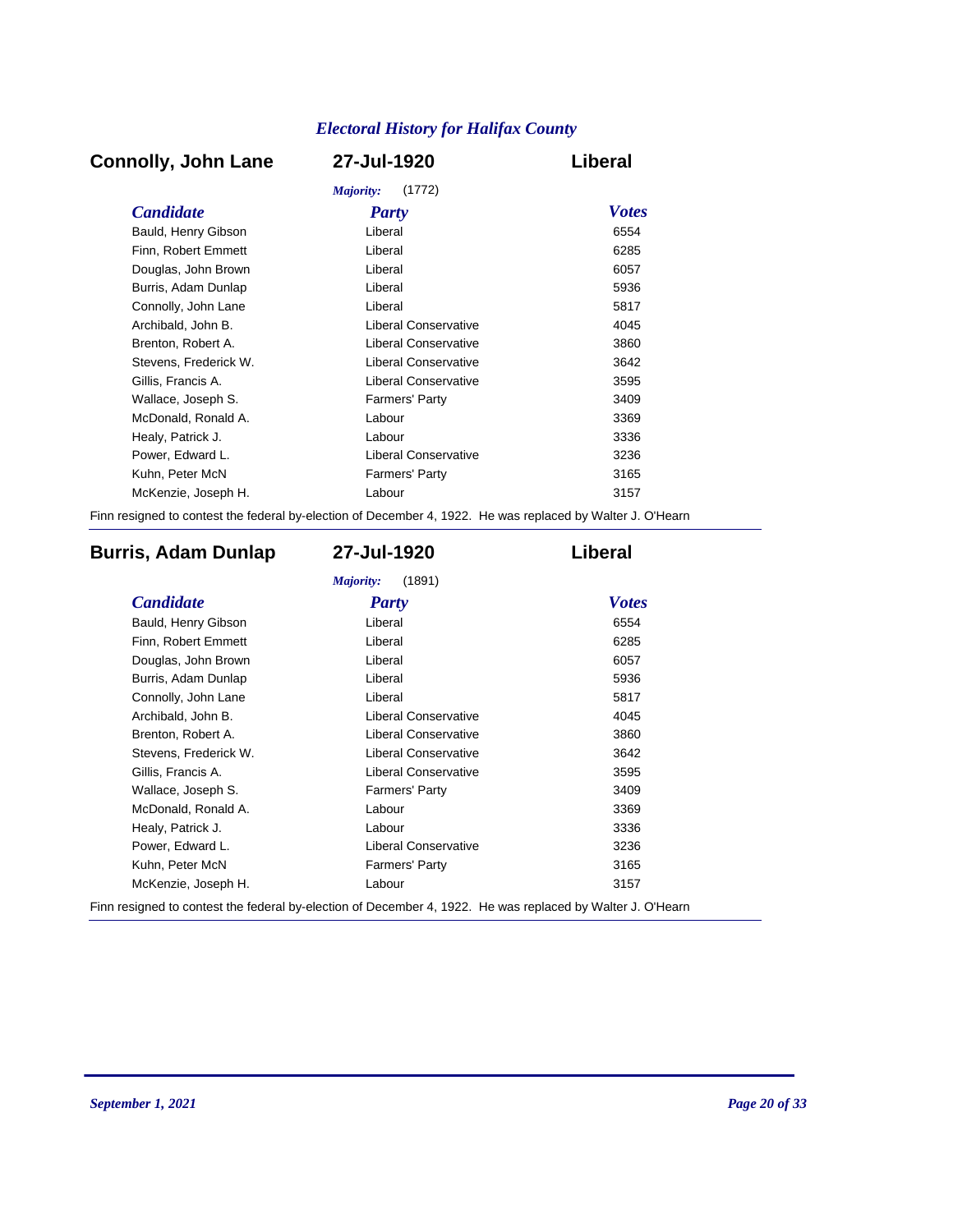# **Bauld, Henry Gibson 27-Jul-1920 Liberal**

|                       | (2509)<br>Majority:   |              |
|-----------------------|-----------------------|--------------|
| <b>Candidate</b>      | <b>Party</b>          | <b>Votes</b> |
| Bauld, Henry Gibson   | Liberal               | 6554         |
| Finn, Robert Emmett   | Liberal               | 6285         |
| Douglas, John Brown   | Liberal               | 6057         |
| Burris, Adam Dunlap   | Liberal               | 5936         |
| Connolly, John Lane   | Liberal               | 5817         |
| Archibald, John B.    | Liberal Conservative  | 4045         |
| Brenton, Robert A.    | Liberal Conservative  | 3860         |
| Stevens. Frederick W. | Liberal Conservative  | 3642         |
| Gillis, Francis A.    | Liberal Conservative  | 3595         |
| Wallace, Joseph S.    | <b>Farmers' Party</b> | 3409         |
| McDonald, Ronald A.   | Labour                | 3369         |
| Healy, Patrick J.     | Labour                | 3336         |
| Power, Edward L.      | Liberal Conservative  | 3236         |
| Kuhn, Peter McN       | <b>Farmers' Party</b> | 3165         |
| McKenzie, Joseph H.   | Labour                | 3157         |
|                       |                       |              |

Finn resigned to contest the federal by-election of December 4, 1922. He was replaced by Walter J. O'Hearn

# **McInnes, Hector 20-Jun-1916 Liberal Conservative**

*Majority:* (348)

| <b>Candidate</b>         | Party                       | <b>Votes</b> |
|--------------------------|-----------------------------|--------------|
| Bauld, Henry Gibson      | Liberal                     | 6855         |
| McInnes, Hector          | Liberal Conservative        | 6735         |
| Finn, Robert Emmett      | Liberal                     | 6703         |
| Faulkner, George Everett | Liberal                     | 6606         |
| Connolly, John Lane      | Liberal                     | 6545         |
| Regan, John W.           | <b>Liberal Conservative</b> | 6387         |
| Quinn, Felix P.          | Liberal Conservative        | 6370         |
| Douglas, John Brown      | Liberal                     | 6359         |
| Williams, E. F.          | Liberal Conservative        | 6266         |
| Bligh, F. P.             | <b>Liberal Conservative</b> | 6213         |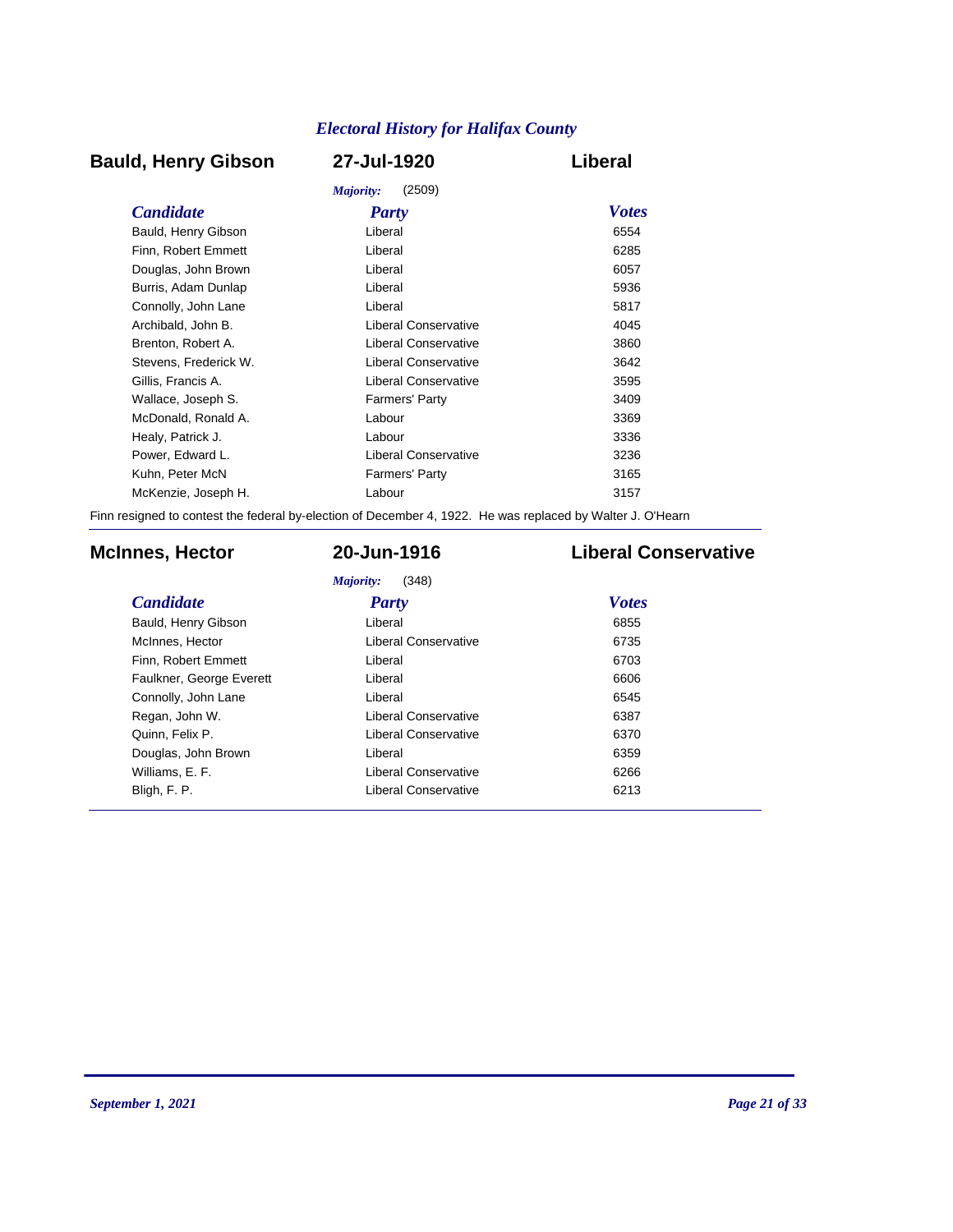# **Finn, Robert Emmett 20-Jun-1916 Liberal**

| (316)<br>Majority:       |                      |              |  |  |
|--------------------------|----------------------|--------------|--|--|
| <i>Candidate</i>         | Party                | <b>Votes</b> |  |  |
| Bauld, Henry Gibson      | Liberal              | 6855         |  |  |
| McInnes, Hector          | Liberal Conservative | 6735         |  |  |
| Finn, Robert Emmett      | Liberal              | 6703         |  |  |
| Faulkner, George Everett | Liberal              | 6606         |  |  |
| Connolly, John Lane      | Liberal              | 6545         |  |  |
| Regan, John W.           | Liberal Conservative | 6387         |  |  |
| Quinn, Felix P.          | Liberal Conservative | 6370         |  |  |
| Douglas, John Brown      | Liberal              | 6359         |  |  |
| Williams, E. F.          | Liberal Conservative | 6266         |  |  |
| Bligh, F. P.             | Liberal Conservative | 6213         |  |  |

# **Faulkner, George Everett 20-Jun-1916 Liberal**

|                          | (219)<br>Majority:   |              |  |
|--------------------------|----------------------|--------------|--|
| <b>Candidate</b>         | <b>Party</b>         | <b>Votes</b> |  |
| Bauld, Henry Gibson      | Liberal              | 6855         |  |
| McInnes, Hector          | Liberal Conservative | 6735         |  |
| Finn. Robert Emmett      | Liberal              | 6703         |  |
| Faulkner, George Everett | Liberal              | 6606         |  |
| Connolly, John Lane      | Liberal              | 6545         |  |
| Regan, John W.           | Liberal Conservative | 6387         |  |
| Quinn, Felix P.          | Liberal Conservative | 6370         |  |
| Douglas, John Brown      | Liberal              | 6359         |  |
| Williams, E. F.          | Liberal Conservative | 6266         |  |
| Bligh, F. P.             | Liberal Conservative | 6213         |  |
|                          |                      |              |  |

# **Connolly, John Lane 20-Jun-1916 Liberal**

| Majority:<br>(158)       |                      |              |  |  |
|--------------------------|----------------------|--------------|--|--|
| <b>Candidate</b>         | Party                | <b>Votes</b> |  |  |
| Bauld, Henry Gibson      | Liberal              | 6855         |  |  |
| McInnes, Hector          | Liberal Conservative | 6735         |  |  |
| Finn, Robert Emmett      | Liberal              | 6703         |  |  |
| Faulkner, George Everett | Liberal              | 6606         |  |  |
| Connolly, John Lane      | Liberal              | 6545         |  |  |
| Regan, John W.           | Liberal Conservative | 6387         |  |  |
| Quinn, Felix P.          | Liberal Conservative | 6370         |  |  |
| Douglas, John Brown      | Liberal              | 6359         |  |  |
| Williams, E. F.          | Liberal Conservative | 6266         |  |  |
| Bligh, F. P.             | Liberal Conservative | 6213         |  |  |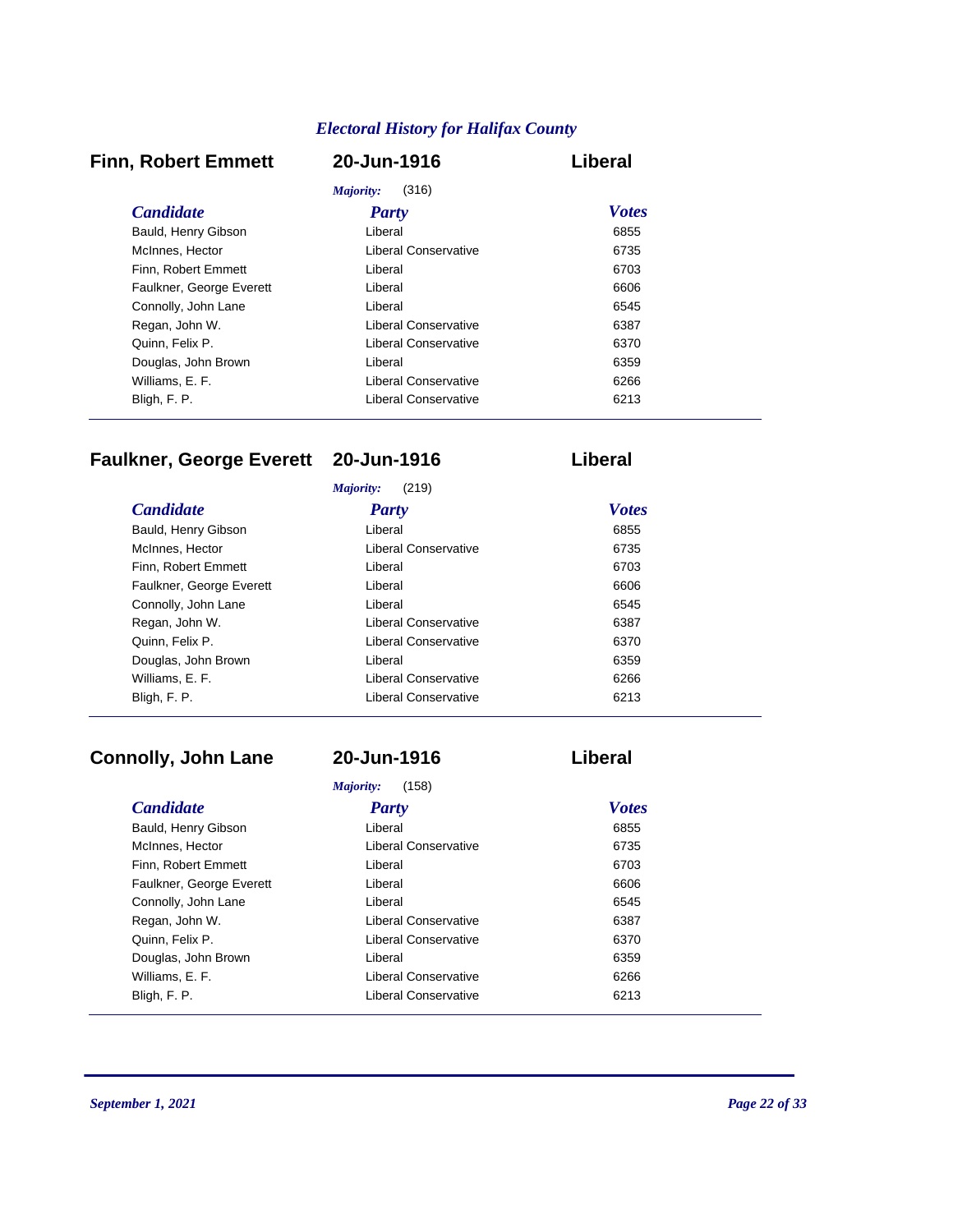# **Bauld, Henry Gibson 20-Jun-1916 Liberal**

| Majority:<br>(468)       |                      |              |  |
|--------------------------|----------------------|--------------|--|
| <i>Candidate</i>         | Party                | <b>Votes</b> |  |
| Bauld, Henry Gibson      | Liberal              | 6855         |  |
| McInnes, Hector          | Liberal Conservative | 6735         |  |
| Finn, Robert Emmett      | Liberal              | 6703         |  |
| Faulkner, George Everett | Liberal              | 6606         |  |
| Connolly, John Lane      | Liberal              | 6545         |  |
| Regan, John W.           | Liberal Conservative | 6387         |  |
| Quinn, Felix P.          | Liberal Conservative | 6370         |  |
| Douglas, John Brown      | Liberal              | 6359         |  |
| Williams, E. F.          | Liberal Conservative | 6266         |  |
| Bligh, F. P.             | Liberal Conservative | 6213         |  |

# **Logan, Fulton Johnson 14-Jun-1911 Liberal**

|                          | (955)<br>Majority:          |              |
|--------------------------|-----------------------------|--------------|
| <b>Candidate</b>         | <b>Party</b>                | <b>Votes</b> |
| Logan, Fulton Johnson    | Liberal                     | 6142         |
| Faulkner, George Everett | Liberal                     | 6120         |
| Finn, Robert Emmett      | Liberal                     | 5836         |
| Bligh, F. P.             | Liberal Conservative        | 5187         |
| Smith, Nelson R.         | Liberal Conservative        | 4825         |
| O'Mullin, J. C.          | <b>Liberal Conservative</b> | 3937         |
| Joy, John T.             | Labour                      | 2575         |

# **Finn, Robert Emmett 14-Jun-1911 Liberal**

*Majority:* (649)

| <b>Candidate</b>         | <b>Party</b>                | <b>Votes</b> |
|--------------------------|-----------------------------|--------------|
| Logan, Fulton Johnson    | Liberal                     | 6142         |
| Faulkner, George Everett | Liberal                     | 6120         |
| Finn, Robert Emmett      | Liberal                     | 5836         |
| Bligh, F. P.             | Liberal Conservative        | 5187         |
| Smith, Nelson R.         | <b>Liberal Conservative</b> | 4825         |
| O'Mullin, J. C.          | Liberal Conservative        | 3937         |
| Joy, John T.             | Labour                      | 2575         |
|                          |                             |              |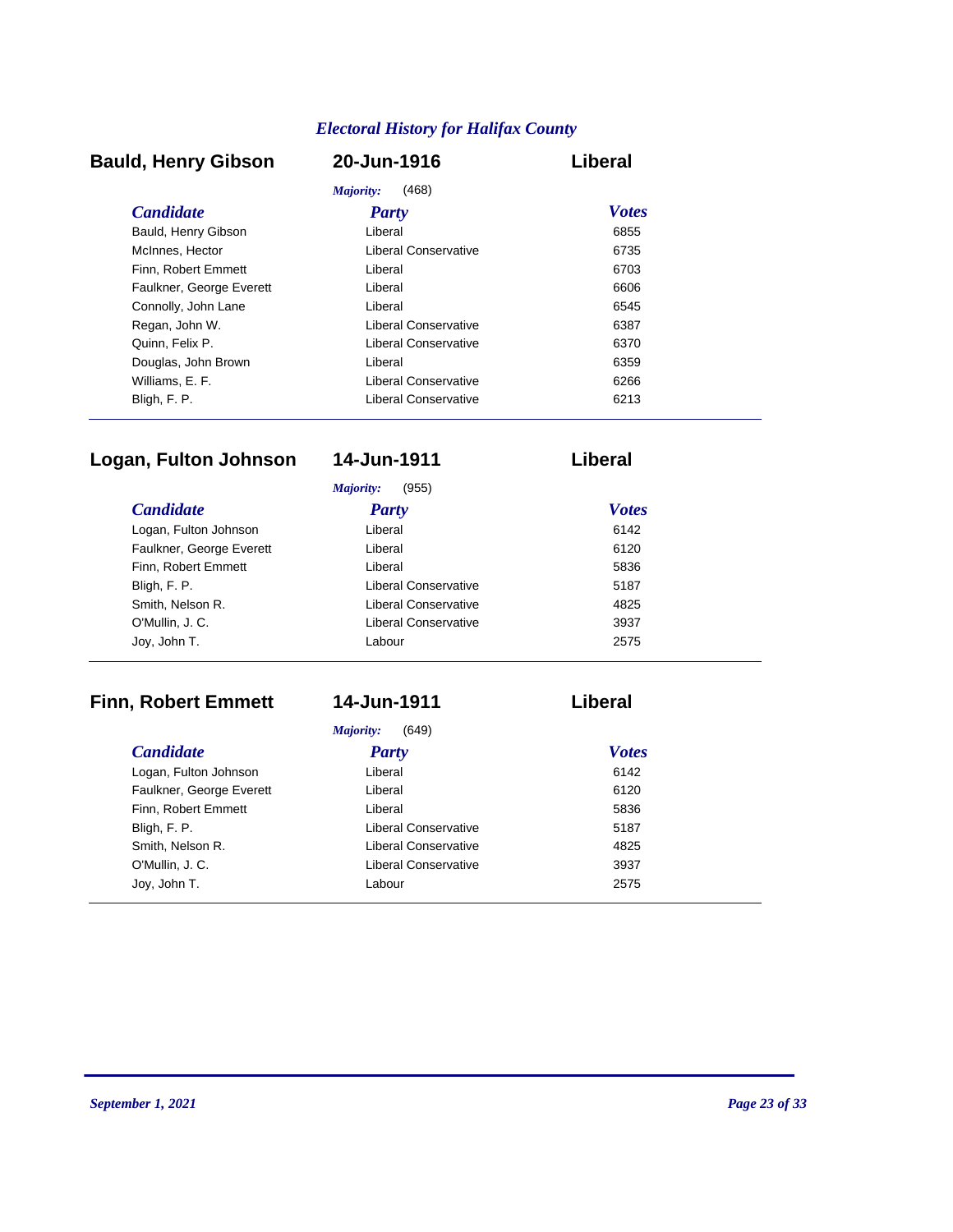|                      | Liberal                              |
|----------------------|--------------------------------------|
| (933)<br>Majority:   |                                      |
| <b>Party</b>         | <b>Votes</b>                         |
| Liberal              | 6142                                 |
| Liberal              | 6120                                 |
| Liberal              | 5836                                 |
| Liberal Conservative | 5187                                 |
| Liberal Conservative | 4825                                 |
| Liberal Conservative | 3937                                 |
| Labour               | 2575                                 |
|                      | Faulkner, George Everett 14-Jun-1911 |

| <b>McPherson, David</b>  | 20-Jun-1906          | Liberal      |  |
|--------------------------|----------------------|--------------|--|
|                          | Majority:<br>(1127)  |              |  |
| <i>Candidate</i>         | Party                | <b>Votes</b> |  |
| McPherson, David         | Liberal              | 5550         |  |
| Faulkner, George Everett | Liberal              | 5475         |  |
| Finn, Robert Emmett      | Liberal              | 5372         |  |
| Campbell, G. M.          | Liberal Conservative | 4423         |  |
| Sedgewick, W. M.         | Liberal Conservative | 4093         |  |
| O'Connor, W. F.          | Liberal Conservative | 3943         |  |

| <b>Finn, Robert Emmett</b> | 20-Jun-1906          | Liberal      |  |
|----------------------------|----------------------|--------------|--|
|                            | Majority:<br>(949)   |              |  |
| <i>Candidate</i>           | <b>Party</b>         | <b>Votes</b> |  |
| McPherson, David           | Liberal              | 5550         |  |
| Faulkner, George Everett   | Liberal              | 5475         |  |
| Finn, Robert Emmett        | Liberal              | 5372         |  |
| Campbell, G. M.            | Liberal Conservative | 4423         |  |
| Sedgewick, W. M.           | Liberal Conservative | 4093         |  |
| O'Connor, W. F.            | Liberal Conservative | 3943         |  |

# **Faulkner, George Everett 20-Jun-1906 Liberal**

|                          | (1052)<br>Majority:  |              |
|--------------------------|----------------------|--------------|
| <b>Candidate</b>         | <b>Party</b>         | <b>Votes</b> |
| McPherson, David         | Liberal              | 5550         |
| Faulkner, George Everett | Liberal              | 5475         |
| Finn, Robert Emmett      | Liberal              | 5372         |
| Campbell, G. M.          | Liberal Conservative | 4423         |
| Sedgewick, W. M.         | Liberal Conservative | 4093         |
| O'Connor, W. F.          | Liberal Conservative | 3943         |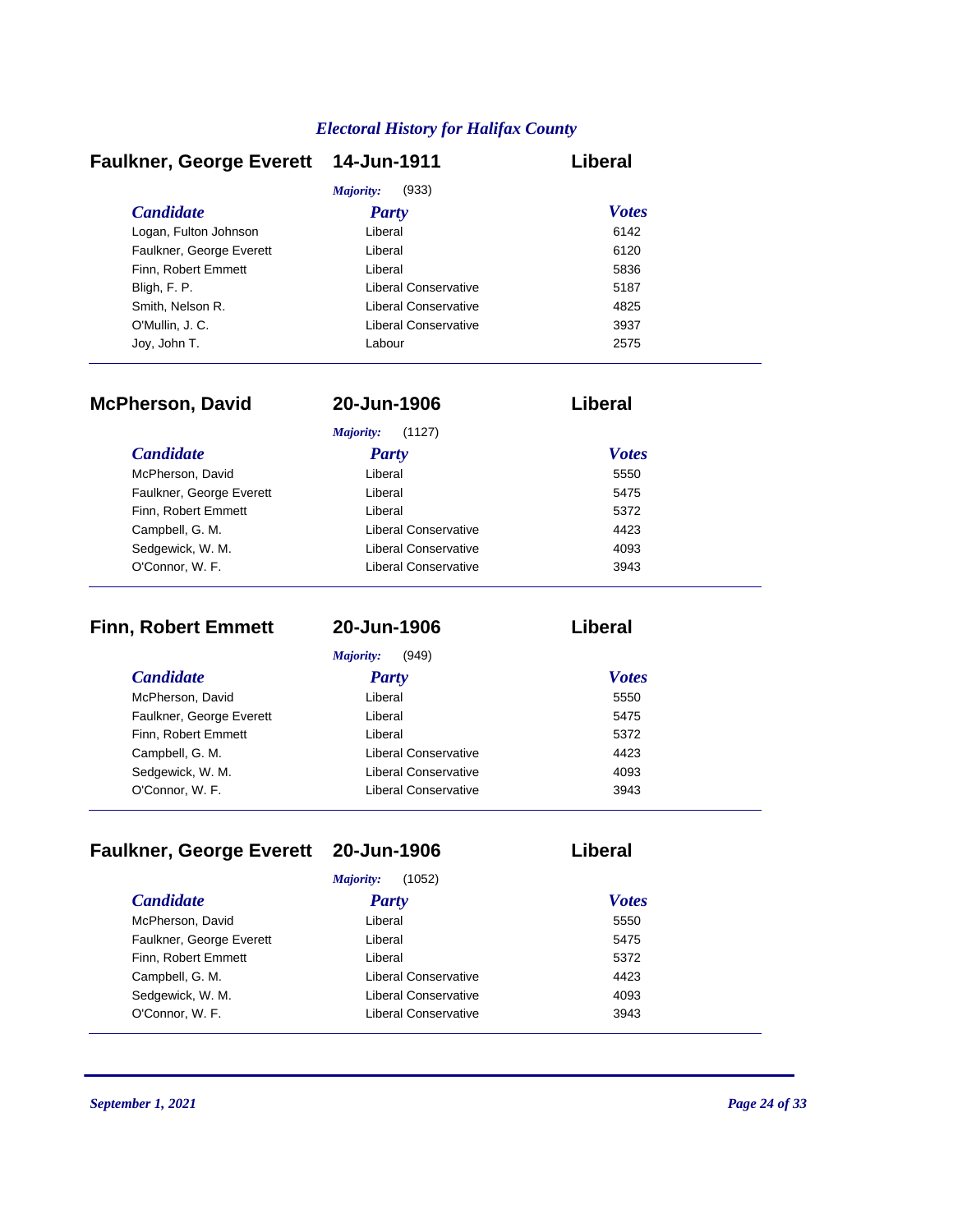| <b>Mitchell, George</b> | 02-Oct-1901          | Liberal      |
|-------------------------|----------------------|--------------|
|                         | (248)<br>Majority:   |              |
| <b>Candidate</b>        | <b>Party</b>         | <b>Votes</b> |
| McPherson, David        | Liberal              | 5049         |
| Mitchell, George        | Liberal              | 4955         |
| Keefe, Michael Edwin    | Liberal              | 4840         |
| Crosby, Adam B.         | Liberal Conservative | 4707         |
| Campbell, G. M.         | Liberal Conservative | 4487         |
| Stewart, J. J.          | Liberal Conservative | 4185         |

| <b>McPherson, David</b> | 02-Oct-1901          | Liberal      |
|-------------------------|----------------------|--------------|
|                         | Majority:<br>(342)   |              |
| <b>Candidate</b>        | Party                | <b>Votes</b> |
| McPherson, David        | Liberal              | 5049         |
| Mitchell, George        | Liberal              | 4955         |
| Keefe, Michael Edwin    | Liberal              | 4840         |
| Crosby, Adam B.         | Liberal Conservative | 4707         |
| Campbell, G. M.         | Liberal Conservative | 4487         |
| Stewart, J. J.          | Liberal Conservative | 4185         |

| Keefe, Michael Edwin | 02-Oct-1901          | Liberal      |
|----------------------|----------------------|--------------|
|                      | Majority:<br>(133)   |              |
| <i>Candidate</i>     | <b>Party</b>         | <b>Votes</b> |
| McPherson, David     | Liberal              | 5049         |
| Mitchell, George     | Liberal              | 4955         |
| Keefe, Michael Edwin | Liberal              | 4840         |
| Crosby, Adam B.      | Liberal Conservative | 4707         |
| Campbell, G. M.      | Liberal Conservative | 4487         |
| Stewart, J. J.       | Liberal Conservative | 4185         |

|  | Keefe, Michael Edwin |  |
|--|----------------------|--|
|--|----------------------|--|

# **Keefe, Michael Edwin 12-Dec-1900 (By-election) Liberal**

| (544)<br>Majority:   |                      |              |
|----------------------|----------------------|--------------|
| <i>Candidate</i>     | Party                | <b>Votes</b> |
| Keefe, Michael Edwin | Liberal              | 4400         |
| Crosby, Adam B.      | Liberal Conservative | 3856         |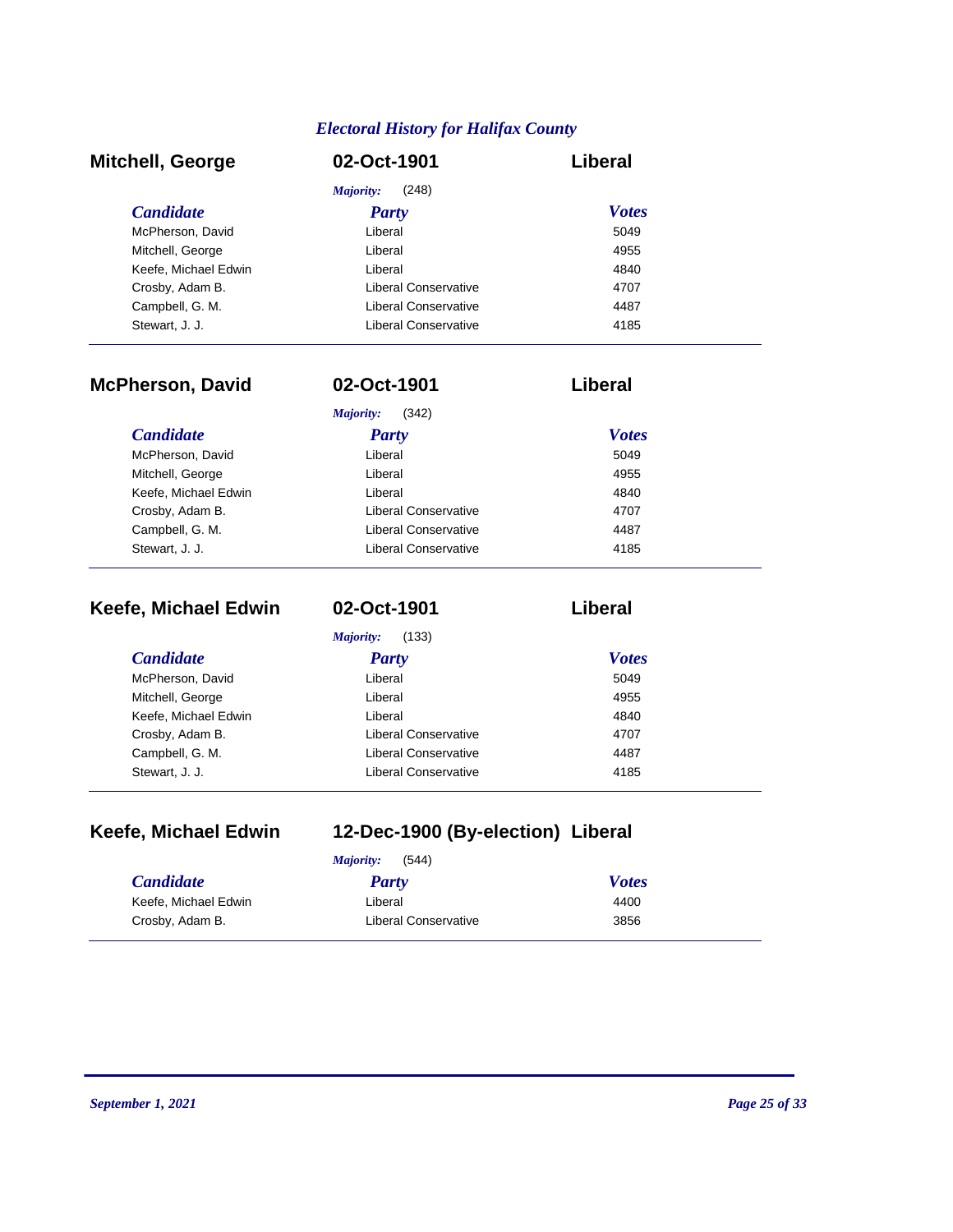| Wallace, William Bernard 20-Apr-1897 |                      | Liberal      |
|--------------------------------------|----------------------|--------------|
|                                      | (347)<br>Majority:   |              |
| <b>Candidate</b>                     | Party                | <b>Votes</b> |
| Mitchell, George                     | Liberal              | 5312         |
| McPherson, David                     | Liberal              | 5307         |
| Wallace, William Bernard             | Liberal              | 5101         |
| Foster, Miner T.                     | Liberal Conservative | 4754         |
| Stairs. John Fitzwilliam             | Liberal Conservative | 4563         |
| Walsh, T. W.                         | Liberal Conservative | 4350         |

Wallace resigned to contest the federal general election of November 7, 1900. He was replaced by Michael Keefe.

| Mitchell, George         | 20-Apr-1897          | Liberal      |
|--------------------------|----------------------|--------------|
|                          | (558)<br>Majority:   |              |
| <i>Candidate</i>         | Party                | <b>Votes</b> |
| Mitchell, George         | Liberal              | 5312         |
| McPherson, David         | Liberal              | 5307         |
| Wallace, William Bernard | Liberal              | 5101         |
| Foster, Miner T.         | Liberal Conservative | 4754         |
| Stairs, John Fitzwilliam | Liberal Conservative | 4563         |
| Walsh, T. W.             | Liberal Conservative | 4350         |

Wallace resigned to contest the federal general election of November 7, 1900. He was replaced by Michael Keefe.

| <b>McPherson, David</b>  | 20-Apr-1897          | Liberal      |
|--------------------------|----------------------|--------------|
|                          | (553)<br>Majority:   |              |
| <i>Candidate</i>         | Party                | <b>Votes</b> |
| Mitchell, George         | Liberal              | 5312         |
| McPherson, David         | Liberal              | 5307         |
| Wallace, William Bernard | Liberal              | 5101         |
| Foster, Miner T.         | Liberal Conservative | 4754         |
| Stairs, John Fitzwilliam | Liberal Conservative | 4563         |
| Walsh, T. W.             | Liberal Conservative | 4350         |

Wallace resigned to contest the federal general election of November 7, 1900. He was replaced by Michael Keefe.

# **Wallace, William Bernard 15-Aug-1896 (By-election) Liberal**

| (Acclamation)<br>Majority:  |         |              |
|-----------------------------|---------|--------------|
| <b>Candidate</b>            | Party   | <b>Votes</b> |
| Wallace, William Bernard    | Liberal |              |
| Wallace won by acclamation. |         |              |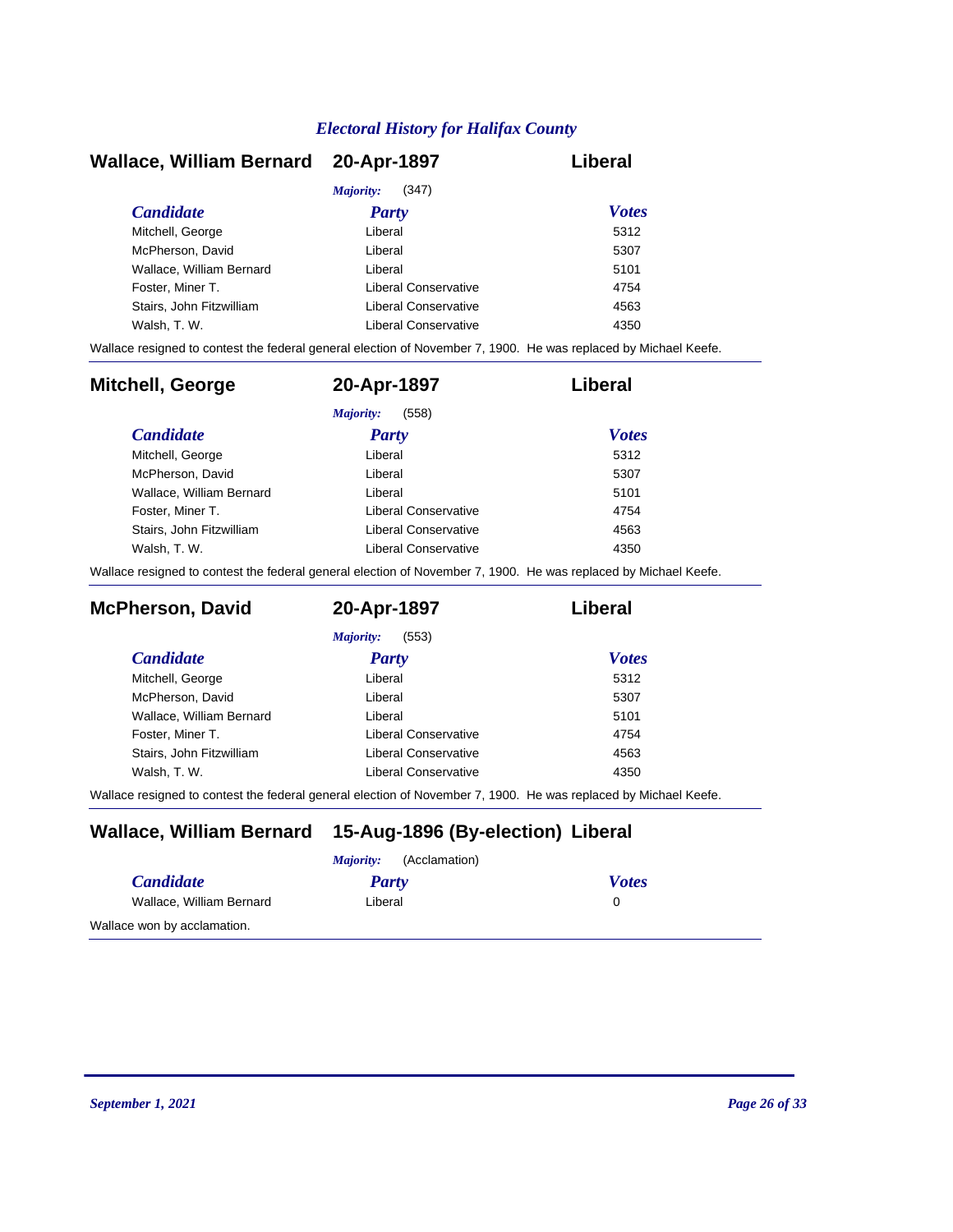| Roche, William            | 15-Mar-1894          | Liberal      |
|---------------------------|----------------------|--------------|
|                           | (245)<br>Majority:   |              |
| <i>Candidate</i>          | <b>Party</b>         | <b>Votes</b> |
| Fielding, William Stevens | Liberal              | 4795         |
| Roche, William            | Liberal              | 4651         |
| Black, William Anderson   | Liberal Conservative | 4570         |
| Morrow, James             | Liberal Conservative | 4406         |
| Power, Michael Joseph     | Liberal              | 4373         |
| Walsh, T. W.              | Liberal Conservative | 4019         |

Fielding resigned to contest the federal by-election of August 5, 1896. He was replaced by William Wallace.

| Fielding, William Stevens 15-Mar-1894 |                      | Liberal      |
|---------------------------------------|----------------------|--------------|
|                                       | (389)<br>Majority:   |              |
| <i>Candidate</i>                      | <b>Party</b>         | <b>Votes</b> |
| Fielding, William Stevens             | Liberal              | 4795         |
| Roche, William                        | Liberal              | 4651         |
| Black, William Anderson               | Liberal Conservative | 4570         |
| Morrow, James                         | Liberal Conservative | 4406         |
| Power, Michael Joseph                 | Liberal              | 4373         |
| Walsh, T. W.                          | Liberal Conservative | 4019         |
|                                       |                      |              |

Fielding resigned to contest the federal by-election of August 5, 1896. He was replaced by William Wallace.

# **Black, William Anderson 15-Mar-1894 Liberal Conservative**

| Liberal              | 4795 |                              |
|----------------------|------|------------------------------|
| Liberal              | 4651 |                              |
| Liberal Conservative | 4570 |                              |
| Liberal Conservative | 4406 |                              |
| Liberal              | 4373 |                              |
| Liberal Conservative | 4019 |                              |
|                      |      | <b>Votes</b><br><b>Party</b> |

Fielding resigned to contest the federal by-election of August 5, 1896. He was replaced by William Wallace.

| Roche, William            | 21-May-1890          | Liberal      |
|---------------------------|----------------------|--------------|
|                           | (609)<br>Majority:   |              |
| <i>Candidate</i>          | <b>Party</b>         | <b>Votes</b> |
| Fielding, William Stevens | Liberal              | 5036         |
| Roche, William            | Liberal              | 4828         |
| Power, Michael Joseph     | Liberal              | 4752         |
| Henry, H. McD             | Liberal Conservative | 4219         |
| O'Mullin, P               | Liberal Conservative | 3946         |
| Stewart, J. J.            | Liberal Conservative | 3928         |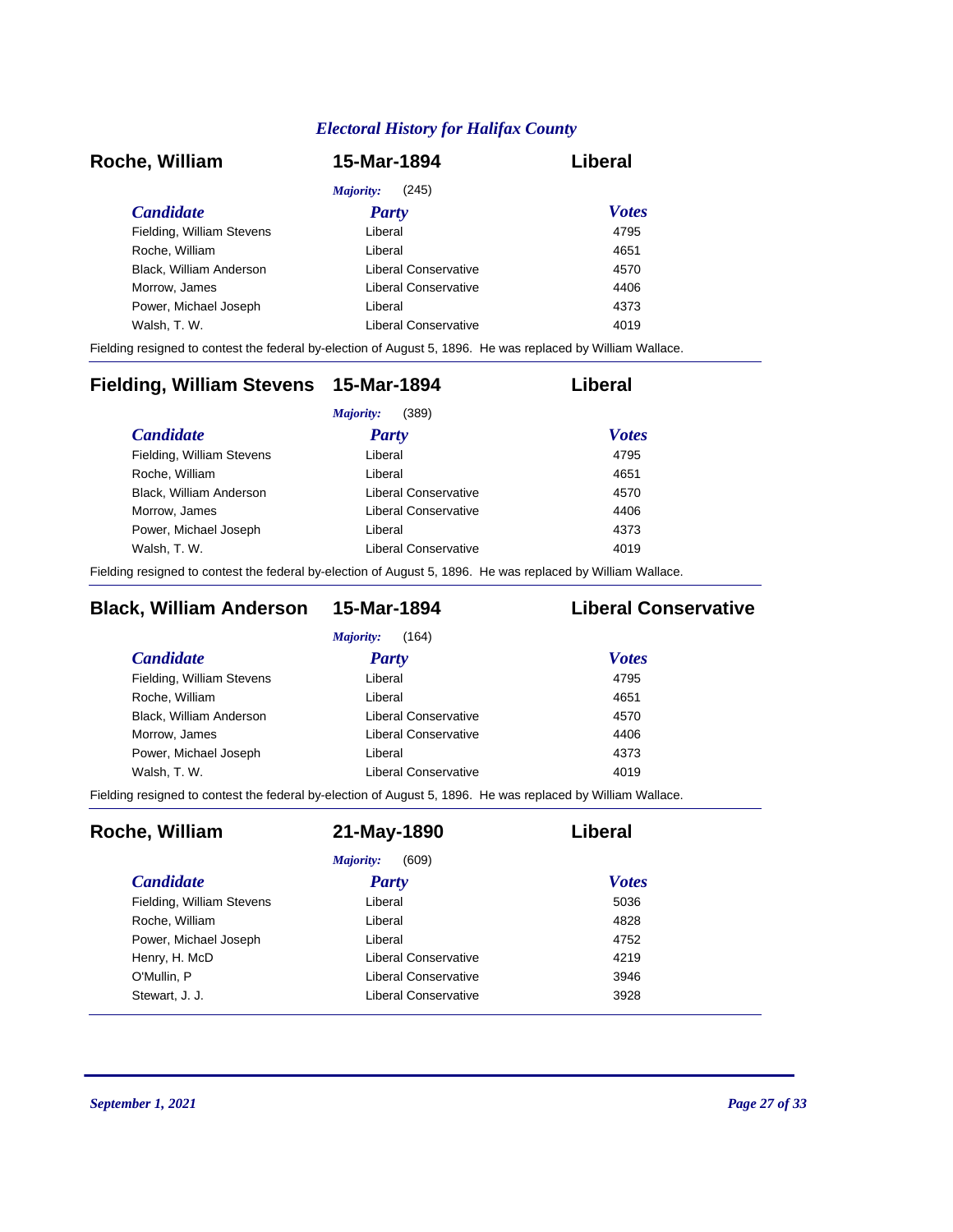| Power, Michael Joseph     | 21-May-1890          | Liberal      |
|---------------------------|----------------------|--------------|
|                           | (533)<br>Majority:   |              |
| <b>Candidate</b>          | <b>Party</b>         | <b>Votes</b> |
| Fielding, William Stevens | Liberal              | 5036         |
| Roche, William            | Liberal              | 4828         |
| Power, Michael Joseph     | Liberal              | 4752         |
| Henry, H. McD             | Liberal Conservative | 4219         |
| O'Mullin, P               | Liberal Conservative | 3946         |
| Stewart, J. J.            | Liberal Conservative | 3928         |

# **Fielding, William Stevens 21-May-1890 Liberal**

| (817)<br>Majority:        |                      |              |
|---------------------------|----------------------|--------------|
| <b>Candidate</b>          | <b>Party</b>         | <b>Votes</b> |
| Fielding, William Stevens | Liberal              | 5036         |
| Roche, William            | Liberal              | 4828         |
| Power, Michael Joseph     | Liberal              | 4752         |
| Henry, H. McD             | Liberal Conservative | 4219         |
| O'Mullin, P               | Liberal Conservative | 3946         |
| Stewart, J. J.            | Liberal Conservative | 3928         |

| Roche, William            | 15-Jun-1886          | Liberal      |  |
|---------------------------|----------------------|--------------|--|
|                           | Majority:<br>(950)   |              |  |
| <b>Candidate</b>          | <b>Party</b>         | <b>Votes</b> |  |
| Fielding, William Stevens | Liberal              | 4042         |  |
| Roche, William            | Liberal              | 3931         |  |
| Power, Michael Joseph     | Liberal              | 3822         |  |
| Harrington, William D.    | Liberal Conservative | 2981         |  |
| Lyons, J. N.              | Liberal Conservative | 2866         |  |
| Payzant, John Y           | Liberal Conservative | 2816         |  |

| Power, Michael Joseph     | 15-Jun-1886                 | Liberal      |
|---------------------------|-----------------------------|--------------|
|                           | Majority:<br>(841)          |              |
| <i>Candidate</i>          | Party                       | <b>Votes</b> |
| Fielding, William Stevens | Liberal                     | 4042         |
| Roche, William            | Liberal                     | 3931         |
| Power, Michael Joseph     | Liberal                     | 3822         |
| Harrington, William D.    | Liberal Conservative        | 2981         |
| Lyons, J. N.              | <b>Liberal Conservative</b> | 2866         |
| Payzant, John Y           | Liberal Conservative        | 2816         |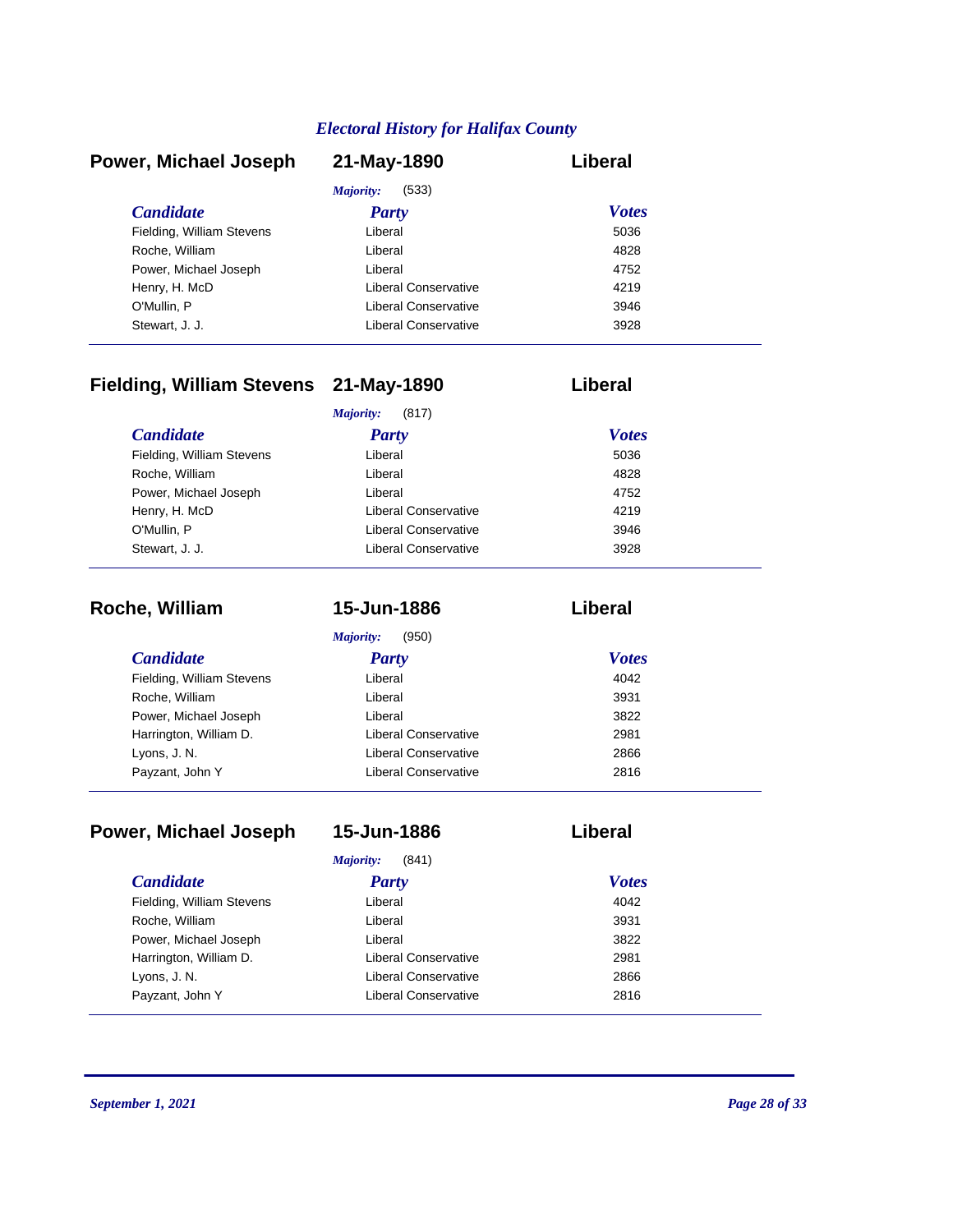| Fielding, William Stevens 15-Jun-1886 |                      | Liberal      |
|---------------------------------------|----------------------|--------------|
|                                       | (1061)<br>Majority:  |              |
| <b>Candidate</b>                      | <b>Party</b>         | <b>Votes</b> |
| Fielding, William Stevens             | Liberal              | 4042         |
| Roche, William                        | Liberal              | 3931         |
| Power, Michael Joseph                 | Liberal              | 3822         |
| Harrington, William D.                | Liberal Conservative | 2981         |
| Lyons, J. N.                          | Liberal Conservative | 2866         |
| Payzant, John Y                       | Liberal Conservative | 2816         |

# **Fielding, William Stevens 20-Aug-1884 (By-election) Liberal**

|                           | (39)<br>Majority:    |              |
|---------------------------|----------------------|--------------|
| <b>Candidate</b>          | Party                | <b>Votes</b> |
| Fielding, William Stevens | Liberal              | 2355         |
| Payzant, John Y           | Liberal Conservative | 2316         |

# **Power, Michael Joseph 20-Jun-1882 Liberal**

*Majority:* (37)

| <i>Candidate</i>          | Party                | <b>Votes</b> |
|---------------------------|----------------------|--------------|
| Harrington, William D.    | Liberal Conservative | 2737         |
| Power, Michael Joseph     | Liberal              | 2591         |
| Fielding, William Stevens | Liberal              | 2554         |
| Foster, J. G.             | Liberal              | 2543         |
| Pugh, John                | Liberal Conservative | 2508         |
| Parsons, J. F. L.         | Liberal Conservative | 2475         |

Fielding seat declared vacant. He was appointed Provincial Secretary. He was re-elected August 20, 1884.

# **Harrington, William D. 20-Jun-1882 Liberal Conservative**

| (146)<br>Majority:                                                                                       |                             |              |
|----------------------------------------------------------------------------------------------------------|-----------------------------|--------------|
| <i>Candidate</i>                                                                                         | <b>Party</b>                | <b>Votes</b> |
| Harrington, William D.                                                                                   | Liberal Conservative        | 2737         |
| Power, Michael Joseph                                                                                    | Liberal                     | 2591         |
| Fielding, William Stevens                                                                                | Liberal                     | 2554         |
| Foster, J. G.                                                                                            | Liberal                     | 2543         |
| Pugh, John                                                                                               | Liberal Conservative        | 2508         |
| Parsons, J. F. L.                                                                                        | <b>Liberal Conservative</b> | 2475         |
| Fielding seat declared vacant. He was appointed Provincial Secretary. He was re-elected August 20, 1884. |                             |              |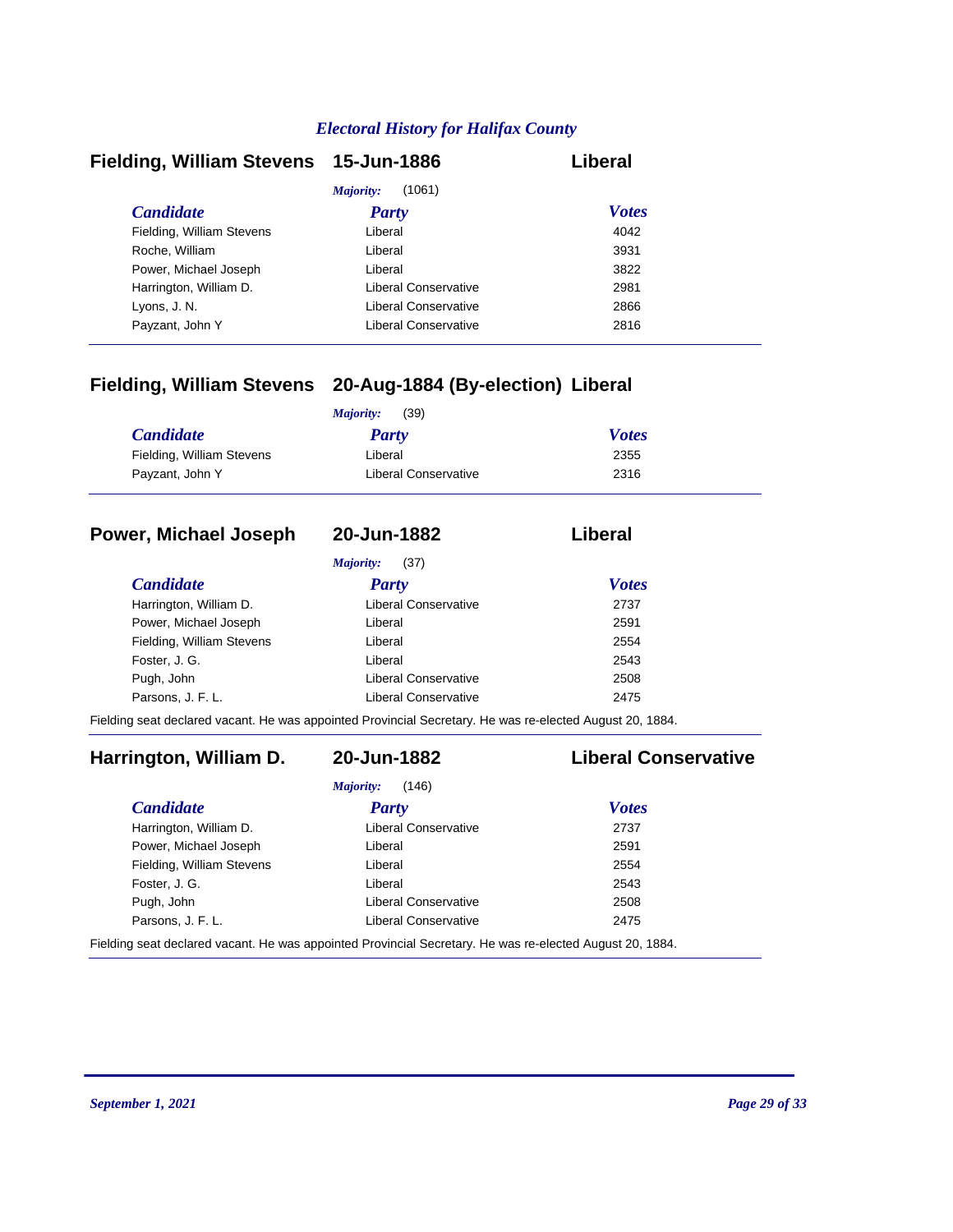## **Fielding, William Stevens 20-Jun-1882 Liberal**

| <i>Majority:</i> (11)     |                      |              |  |
|---------------------------|----------------------|--------------|--|
| <b>Candidate</b>          | <b>Party</b>         | <b>Votes</b> |  |
| Harrington, William D.    | Liberal Conservative | 2737         |  |
| Power, Michael Joseph     | Liberal              | 2591         |  |
| Fielding, William Stevens | Liberal              | 2554         |  |
| Foster, J. G.             | Liberal              | 2543         |  |
| Pugh, John                | Liberal Conservative | 2508         |  |
| Parsons, J. F. L.         | Liberal Conservative | 2475         |  |
|                           |                      |              |  |

Fielding seat declared vacant. He was appointed Provincial Secretary. He was re-elected August 20, 1884.

# **Stairs, John Fitzwilliam 25-Nov-1879 (By-election) Liberal Conservative**

| (416)<br>Maiority:       |                      |              |
|--------------------------|----------------------|--------------|
| <b>Candidate</b>         | <b>Party</b>         | <b>Votes</b> |
| Stairs, John Fitzwilliam | Liberal Conservative | 2414         |
| Archibald, Donald G.     | Liberal              | 1998         |

# **Pugh, John 17-Sep-1878 Liberal Conservative**

|                         | (269)<br><i>Majority:</i> |              |
|-------------------------|---------------------------|--------------|
| <b>Candidate</b>        | Party                     | <b>Votes</b> |
| Macdonald, Charles John | Liberal Conservative      | 3375         |
| Harrington, William D.  | Liberal Conservative      | 3353         |
| Pugh, John              | Liberal Conservative      | 3135         |
| Hill, Philip Carteret   | Liberal                   | 2866         |
| Power, Michael Joseph   | Liberal                   | 2739         |
| Archibald, Donald G.    | Liberal                   | 2722         |

Macdonald resigned May 14, 1879. He was appointed post office inspector. He was replaced by John F. Stairs.

# **Macdonald, Charles John 17-Sep-1878 Liberal Conservative**

|                         | (509)<br>Majority:                                                                                                       |              |  |
|-------------------------|--------------------------------------------------------------------------------------------------------------------------|--------------|--|
| <b>Candidate</b>        | <b>Party</b>                                                                                                             | <b>Votes</b> |  |
| Macdonald, Charles John | <b>Liberal Conservative</b>                                                                                              | 3375         |  |
| Harrington, William D.  | Liberal Conservative                                                                                                     | 3353         |  |
| Pugh, John              | <b>Liberal Conservative</b>                                                                                              | 3135         |  |
| Hill, Philip Carteret   | Liberal                                                                                                                  | 2866         |  |
| Power, Michael Joseph   | Liberal                                                                                                                  | 2739         |  |
| Archibald, Donald G.    | Liberal                                                                                                                  | 2722         |  |
|                         | المعاجزات المعاطيات الموجودات والمناصب والمستحدث ومثالية المحمد المناصر معاطر من المنافس المالية المستحدة الماضية المناط |              |  |

Macdonald resigned May 14, 1879. He was appointed post office inspector. He was replaced by John F. Stairs.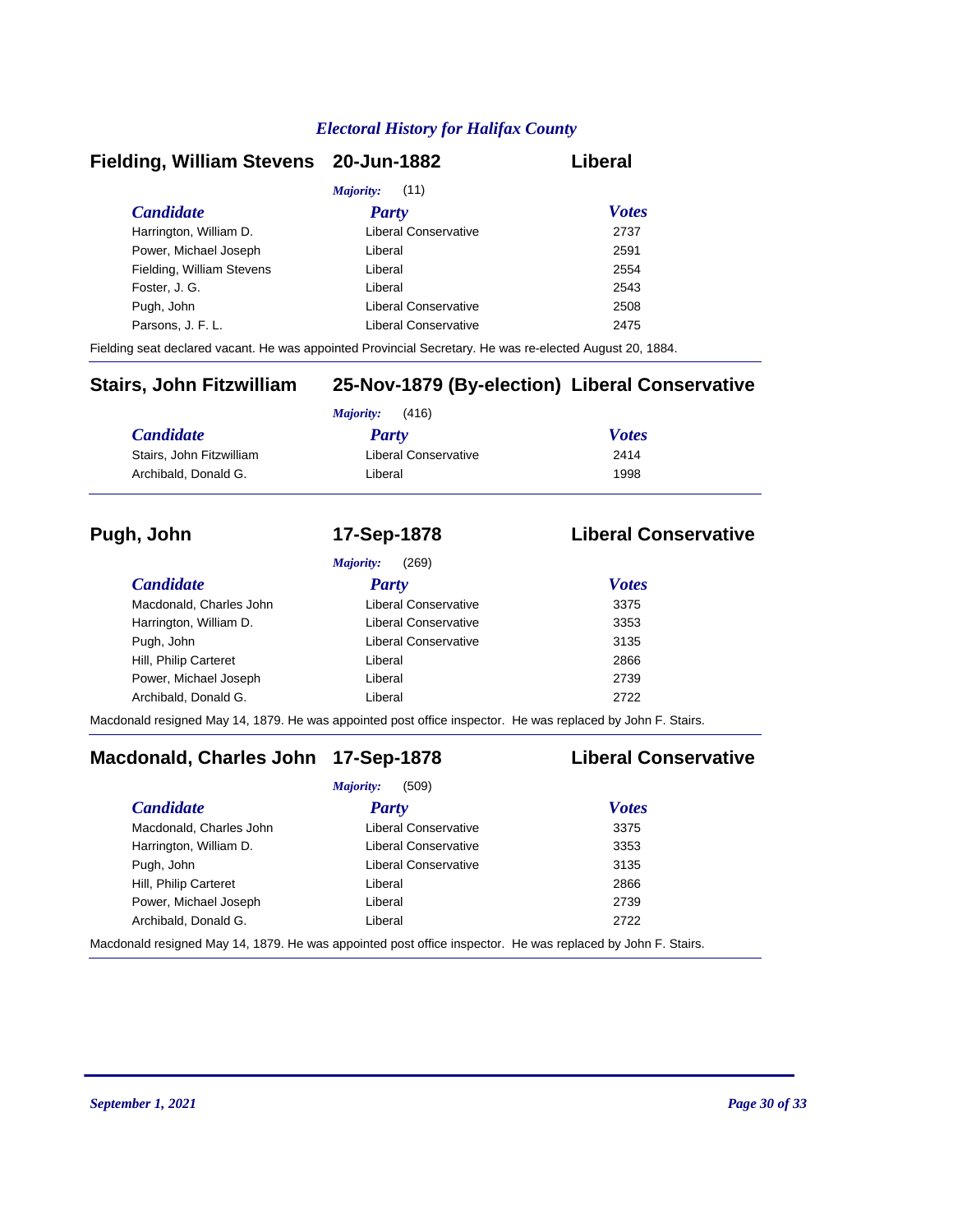# *Candidate Party Votes* **Harrington, William D. 17-Sep-1878 Liberal Conservative** *Majority:* (487) Macdonald, Charles John Liberal Conservative 3375 Harrington, William D. Ciberal Conservative 3353 Pugh, John **Disk and American Conservative** 3135 Hill, Philip Carteret **Liberal** Liberal 2866 Power, Michael Joseph Liberal Liberal 2739 Archibald, Donald G. Liberal 2722 Macdonald resigned May 14, 1879. He was appointed post office inspector. He was replaced by John F. Stairs. *Candidate Party Votes* **Hill, Philip Carteret 17-Dec-1874 Liberal** *Majority:* (1044) Hill, Philip Carteret Liberal Archibald, Donald G. Liberal 2853 Farrell, Edward 2709 Sedgewick, Robert **Liberal Conservative** 1837 Almon, W. J. Conservative Conservative 1818 Griffin, M. J. **Canadian Conservative** 1630

| <b>Farrell, Edward</b> | 17-Dec-1874          | Liberal      |
|------------------------|----------------------|--------------|
|                        | Majority:<br>(891)   |              |
| <b>Candidate</b>       | <b>Party</b>         | <b>Votes</b> |
| Hill, Philip Carteret  | Liberal              | 2862         |
| Archibald, Donald G.   | Liberal              | 2853         |
| Farrell, Edward        | Liberal              | 2709         |
| Sedgewick, Robert      | Liberal Conservative | 1837         |
| Almon, W. J.           | Liberal Conservative | 1818         |
| Griffin, M. J.         | Liberal Conservative | 1630         |

| Archibald, Donald G.  | 17-Dec-1874           | Liberal      |  |
|-----------------------|-----------------------|--------------|--|
|                       | Majority:<br>(1035)   |              |  |
| <i>Candidate</i>      | <b>Party</b>          | <b>Votes</b> |  |
| Hill, Philip Carteret | Liberal               | 2862         |  |
| Archibald, Donald G.  | Liberal               | 2853         |  |
| Farrell, Edward       | Liberal               | 2709         |  |
| Sedgewick, Robert     | Liberal Conservative  | 1837         |  |
| Almon, W. J.          | I iberal Conservative | 1818         |  |
| Griffin, M. J.        | Liberal Conservative  | 1630         |  |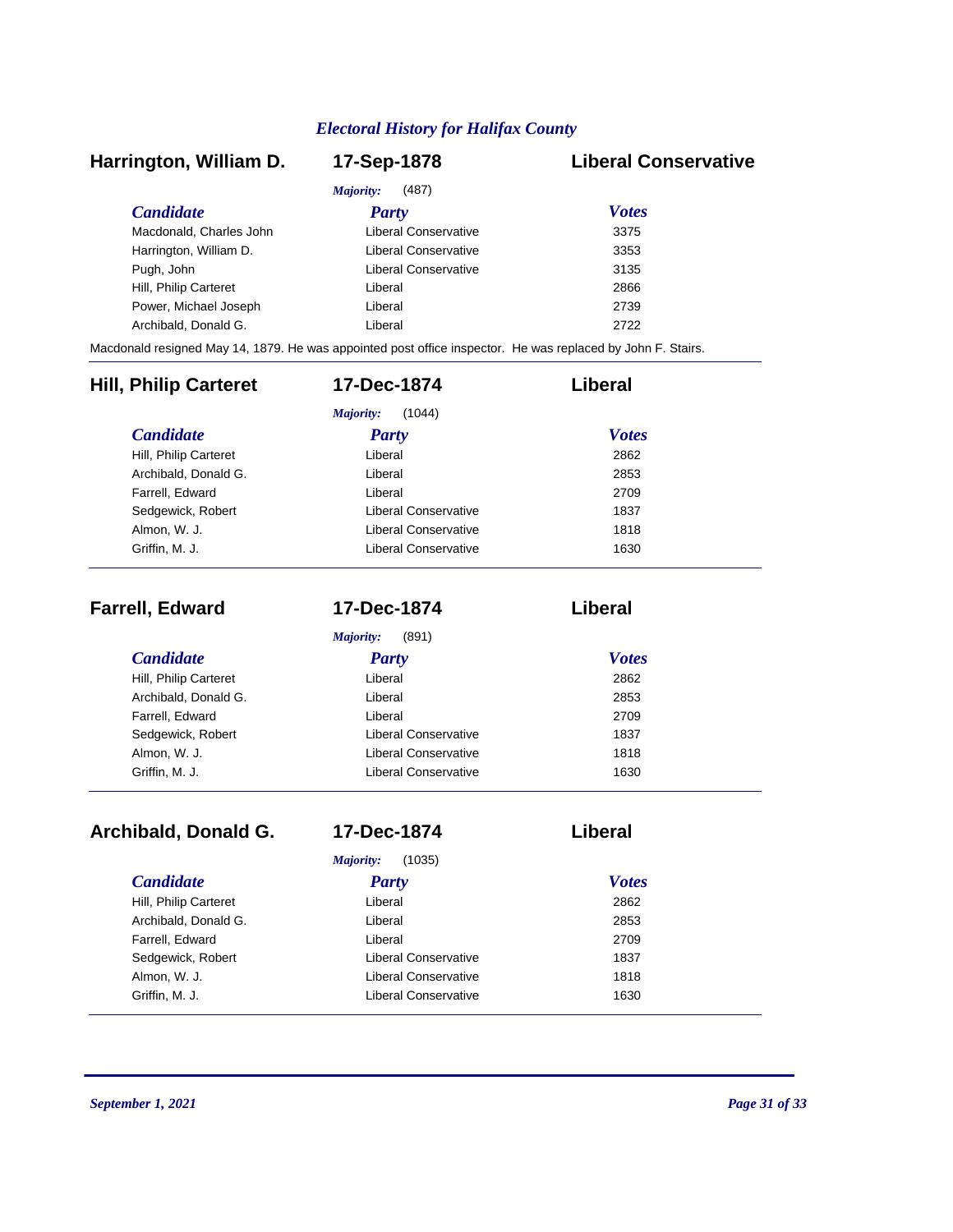| Taylor, John     | 11-Feb-1873 (By-election) Liberal |              |
|------------------|-----------------------------------|--------------|
|                  | (1420)<br>Majority:               |              |
| <b>Candidate</b> | Party                             | <b>Votes</b> |
| Taylor, John     | Liberal                           | 2142         |
| Motton, Robert   | Independent                       | 722          |

Newspapers of the era indicate that Capt. Taylor ran for the "People's Party" and that Robert Motton ran for the "Young Nova Scotia Party". Both candidates were members of the same government party but Capt. Taylor received the nod from the governing liberals.

| Garvie, William                | 16-May-1871                 | Liberal        |
|--------------------------------|-----------------------------|----------------|
|                                | Majority:<br>(255)          |                |
| <b>Candidate</b>               | <b>Party</b>                | <b>Votes</b>   |
| Garvie, William                | Liberal                     | 2752           |
| Flinn, John                    | Liberal                     | 2704           |
| Archibald, Donald G.           | Liberal                     | 2693           |
| Hill, Philip Carteret          | <b>Liberal Conservative</b> | 2497           |
| Daly, M. B                     | <b>Liberal Conservative</b> | 2492           |
| Geddes, J.                     | <b>Liberal Conservative</b> | 2448           |
| Garvie died December 15, 1872. |                             |                |
| Flinn, John                    | 16-May-1871                 | <b>Liberal</b> |
|                                | Majority:<br>(207)          |                |
| <b>Candidate</b>               | <b>Party</b>                | <b>Votes</b>   |
| Garvie, William                | Liberal                     | 2752           |
| Flinn, John                    | Liberal                     | 2704           |
| Archibald, Donald G.           | Liberal                     | 2693           |
| Hill, Philip Carteret          | <b>Liberal Conservative</b> | 2497           |
| Daly, M. B                     | <b>Liberal Conservative</b> | 2492           |
| Geddes, J.                     | <b>Liberal Conservative</b> | 2448           |
| Garvie died December 15, 1872. |                             |                |
| Archibald, Donald G.           | 16-May-1871                 | Liberal        |
|                                | <b>Majority:</b><br>(196)   |                |
| <b>Candidate</b>               | <b>Party</b>                | <b>Votes</b>   |
| Garvie, William                | Liberal                     | 2752           |
| Flinn, John                    | Liberal                     | 2704           |
| Archibald, Donald G.           | Liberal                     | 2693           |
| Hill, Philip Carteret          | <b>Liberal Conservative</b> | 2497           |
| Daly, M. B                     | <b>Liberal Conservative</b> | 2492           |
| Geddes, J.                     | <b>Liberal Conservative</b> | 2448           |
| Garvie died December 15, 1872. |                             |                |